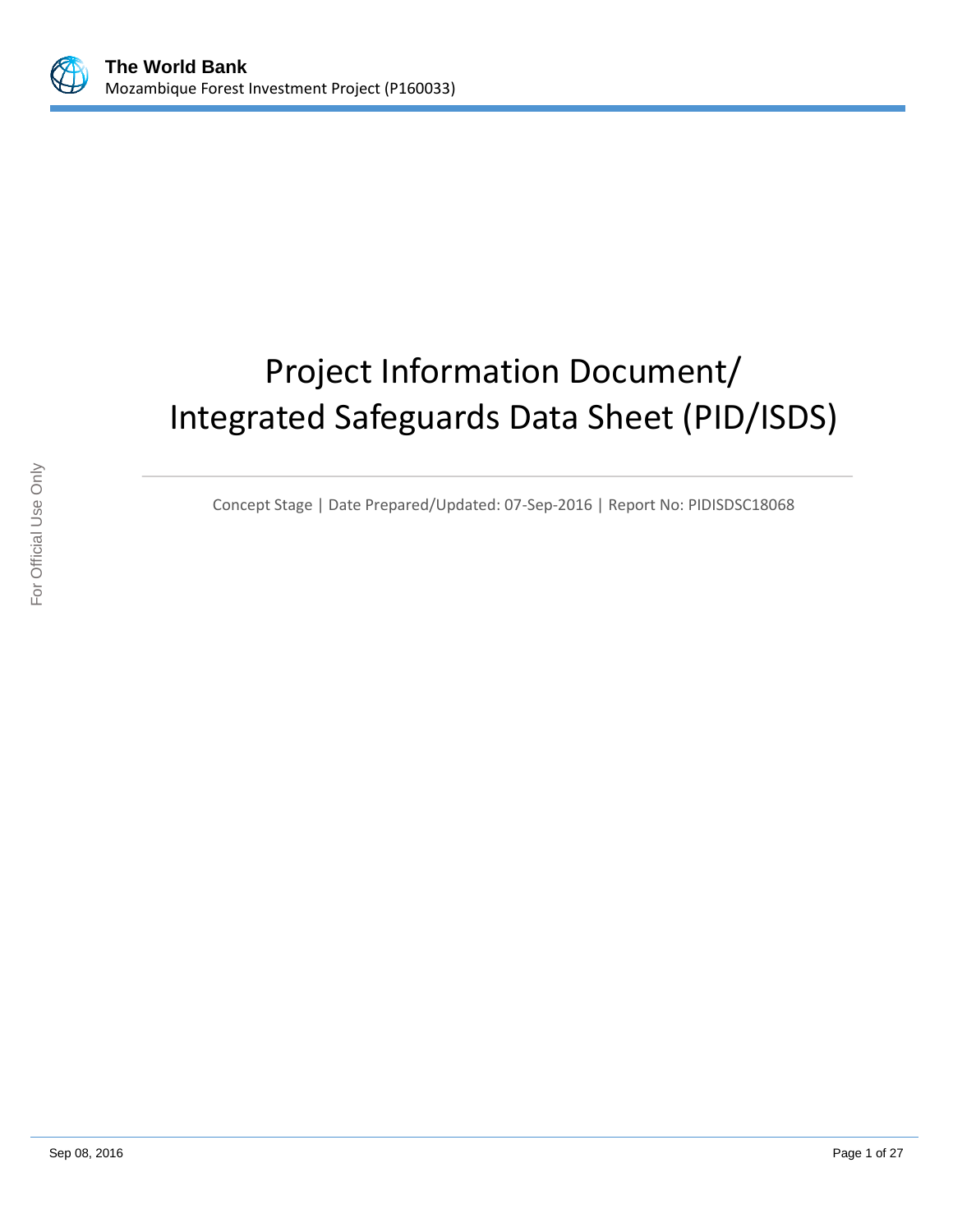

# **BASIC INFORMATION**

### **A. Basic Project Data**

| Country<br>Mozambique                                     | Project ID<br>P160033                             | Parent Project ID (if any)                                                                     | Project Name<br>Mozambique Forest<br><b>Investment Project</b><br>(P160033) |
|-----------------------------------------------------------|---------------------------------------------------|------------------------------------------------------------------------------------------------|-----------------------------------------------------------------------------|
| Region<br>AFRICA                                          | <b>Estimated Appraisal Date</b><br>Jan 16, 2017   | <b>Estimated Board Date</b><br>Mar 06, 2017                                                    | Practice Area (Lead)<br><b>Environment &amp; Natural</b><br>Resources       |
| Lending Instrument<br><b>Investment Project Financing</b> | Borrower(s)<br>Ministry of Economy and<br>Finance | <b>Implementing Agency</b><br>Ministry of Land,<br><b>Environment and Rural</b><br>Development |                                                                             |

### **Financing (in USD Million)**

| <b>Financing Source</b>                       | Amount |  |
|-----------------------------------------------|--------|--|
| <b>Strategic Climate Fund Grant</b>           | 22.00  |  |
| International Development Association (IDA)   | 10.00  |  |
| Integrated Landscape & Forest Management MDTF | 12.00  |  |
| <b>Total Project Cost</b>                     | 44.00  |  |
|                                               |        |  |

Environmental Assessment Category **Concept Review Decision** 

B-Partial Assessment Track II-The review did authorize the preparation to continue

Other Decision (as needed)

Type here to enter text

### **B. Introduction and Context**

Country Context

1. **Mozambique is richly endowed with natural resources** – arable land, forests, fisheries, water and mineral resources. Mozambique's economy has experienced some of the world's fastest growth rates since the end of its devastating civil war in 1992, with an annual average economic growth of around 7.5% in the last decade – largely driven by foreign investments. However, Mozambique continues to face profound development challenges, as rapid growth has not resulted in a significant reduction of poverty. Mozambique is still one of the world's poorest countries with about 54% of its 25 million people living below the poverty line. As evidenced by the country's low level of the Human Development Index (178 out of 187 countries in 2014), development challenges include basic health and education services, employment promotion, diversification of income sources and improving food security.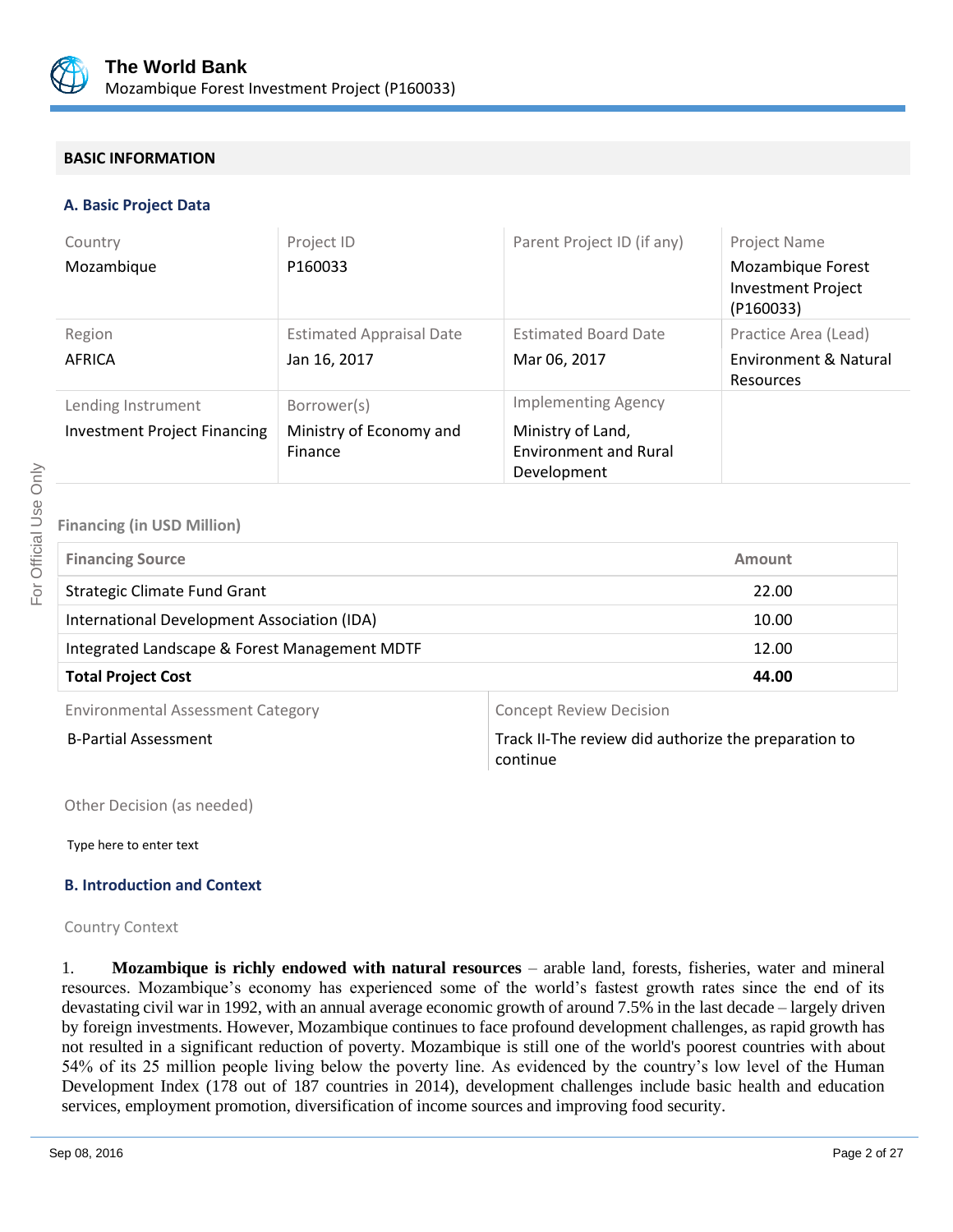

2. **Extreme poverty is concentrated in the central and northern regions, particularly among rural areas where many households derive their income from agricultural and forest related activities**. While poverty rates dropped in most of Mozambique's provinces between 2003 and 2008, they increased in Zambezia, Sofala, Manica and Gaza. By 2009, almost three quarters of Zambezia's population lived under the extreme poverty threshold. Zambezia and Nampula, the two most populous provinces of Mozambique, accounted for 48% of the country's poor in 2009. Along with Cabo Delgado, these provinces contain some of Mozambique's most suitable lands for agriculture and forestry, $\frac{1}{1}$  offering significant potential for poverty alleviation. As Mozambique continues its rapid development based on natural resources such as gas extraction and mining, the challenge going forward will be to develop and diversify the economy while maintaining the productivity of the resource base upon which most of the population depends directly for their survival water, forests, soils, and wetlands.

Sectoral and Institutional Context

3. **Forests, woodlands and other vegetation types cover approximately 70% of Mozambique's total area of 800,000 km<sup>2</sup> .** The forest cover area is 40.1 million ha (51% of the country), of which 26.9 million ha are categorized as productive forests, suitable for timber production, and 13.2 million ha are conservation areas. Mozambique's predominant forest ecosystem is the *miombo forest*, characterized by open woodland dominated by *Cesalpinoideae* tree species such as *Brachystegia*, *Julbernardia*, and *Isoberlinia*, often associated with a dense grass sward, which covers about two-thirds of forested land in the country. Other forest types are mangroves, coastal forests and mopane.

4. **The miombo forest provides a variety of biophysical ecosystem goods and services, including food, fuel, medicine, construction materials, carbon sequestration and water regulation services**. Communities depend significantly on forests. A study<sup>2</sup> in the Gorongosa district found that miombo woodlands contribute about 19% of household cash income and 40% of the household subsistence (non-cash) income.<sup>3</sup> Fuelwood and charcoal are critical to national and household energy needs, with about 23.7 million m<sup>3</sup> of fuelwood are consumed annually.<sup>4</sup> Non-timber forest products are significant contributors to nutritional and medicinal needs. Miombo forests provide globally important ecosystem services. They constitute important reservoirs of above- and below-ground carbon, having significant potential as a carbon sink, especially in soils and woody biomass. The above- and below-ground carbon stock of the miombo is estimated to be 227 tCO<sub>2</sub>/ha.<sup>5</sup> The miombo is also an important habitat for a variety of herbivores and carnivores, including large terrestrial mammals, some of which are endemic to Mozambique and others endangered.

5. **Forests contribute directly to resilient and productive landscapes.** Mozambique is one of the highest ranked African countries in terms of exposure to risks from weather-related climate hazards (drought, floods and tropical cyclones). Its low adaptive capacity and the strong dependence of its population and economy on natural resources exacerbate its vulnerability to climate change. The growing intensification of weather hazards threatens efforts to meet national priorities, especially toward food security, which is essential to poverty alleviation. Forest degradation will likely increase vulnerability of rural communities to changing climatic conditions, while the frequency of forest fires and pest outbreaks could increase. Tree-based landscapes can provide resilient livelihoods in the face of erratic weather trends and

<sup>&</sup>lt;sup>1</sup> Systematic Country Diagnostic, 2015

 $2$  Hedge and Bull. Socio-economics of Miombo Woodland Resource Use: A Household Level Study in Mozambique. In: Managing the Miombo Woodlands of Southern Africa Policies, incentives and options for the rural poor. 2011.

<sup>&</sup>lt;sup>3</sup> The WB, through the Mozambique Conservation Areas for Biodiversity and Development project \*P131965, is currently financing a Household Survey targeted at communities around Conservation Areas, to gain a better understanding of local communities' dependence on natural resources.

<sup>&</sup>lt;sup>4</sup> Government of Mozambique's Readiness Preparation Plan, 2013.

<sup>5</sup> Background Study for the Preparation of the Zambezia Integrated Landscapes Management Program, ETC Terra, 2016.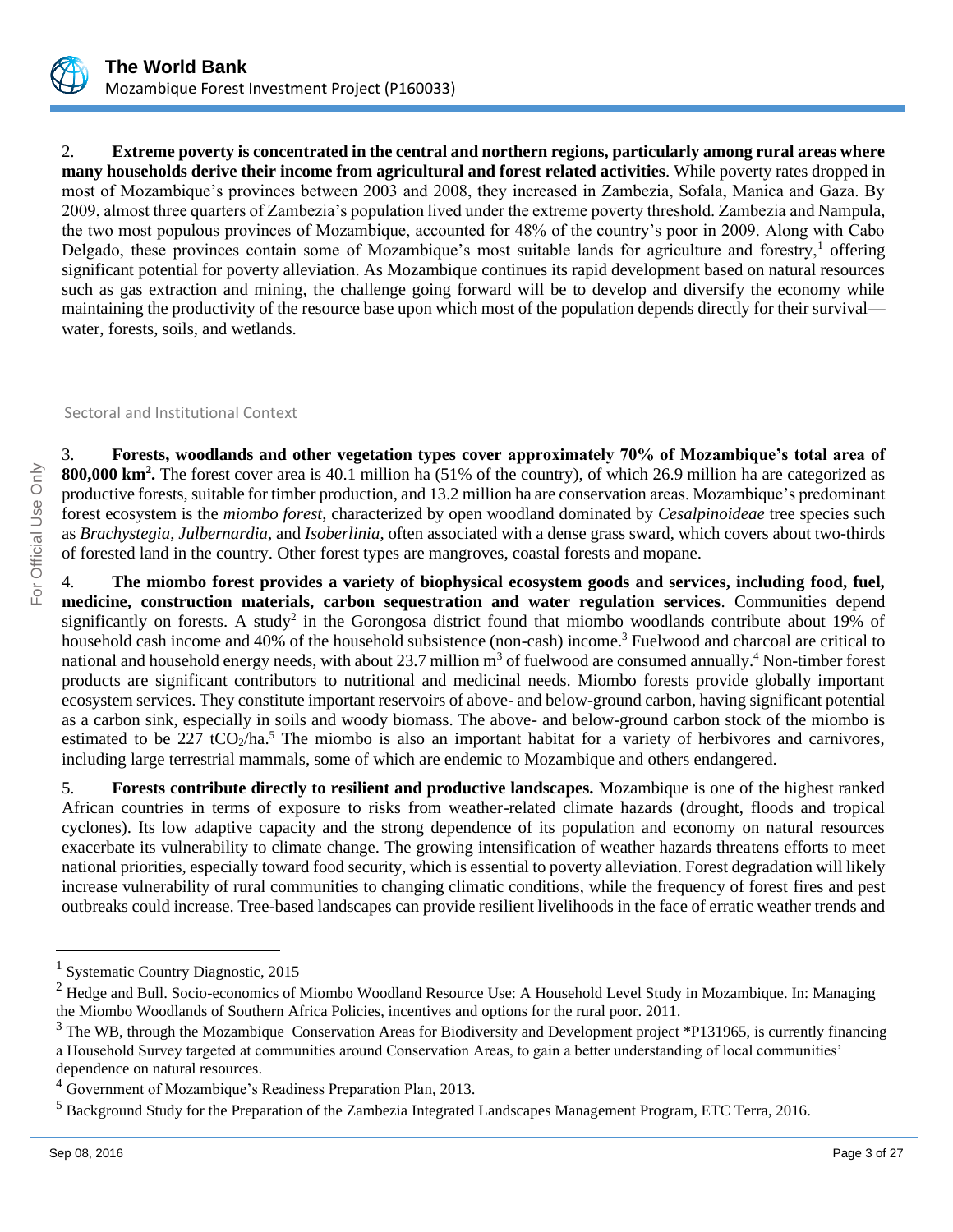

buffer communities from natural disasters.<sup>6</sup> The role of mangroves in buffering against hazards is especially pronounced in coastal areas, while also providing for other biodiversity and livelihood benefits. Forests also act as a safety net for populations by providing secure access to resources and services. These include the ecological services upon which agriculture and food security depend, such as erosion control, water for irrigation, and stable soils, which can come under threat from weather and climatic variation. Land restoration through planting trees, such as through agroforestry schemes, can increase the adaptive capacity of communities as well as lead to diversification of livelihoods.<sup>7</sup>

6. **In addition to the miombo forests, Mozambique is internationally recognized for its ecological richness and is home to important biodiversity hotspots with high levels of endemism** such as Maputaland (coastal forests south of Maputo), the humid evergreen montane forests in the central and northern Mozambique, and the coastal dry forests in northern Mozambique. Other ecosystems include Mopane forests<sup>8</sup> in the semi-arid regions (in the valleys of Limpopo and Zambeze rivers), undifferentiated dry deciduous forests, and sub-humid sub-coastal forests near and on the coasts. Mozambique also has East and Southern Africa's largest mangrove forest, and the second largest mangrove cover area in Africa, covering around 357,000 ha. Its extensive coastal mangrove forests and sea grasses are mainly distributed along the coastline in deltas, estuaries and protected shorelines, being concentrated in the northern and central regions. Mangrove forests are known to contain globally significant carbon pools, storing up to five times more carbon than typical upland tropical forests per area.

7. **About two-thirds of Mozambique's forest area (26.9 million ha) is allocated for timber production, representing a substantial commercial resource.** While Mozambique has over 100 tree species with commercial value, the industry exports no more than 10 species<sup>9</sup> that are well known in the domestic and international markets. The forests have an estimated total current commercial volume of 123 million m<sup>3,</sup> but these figures are not reliable as they are based on a 2007 forest inventory.<sup>10</sup> The forests with the largest harvestable volumes per hectare are found in the central and northern provinces, namely Zambézia (7.7 m<sup>3</sup>/ha), Cabo Delgado (7.3 m<sup>3</sup>/ha) and Sofala (7.1 m<sup>3</sup>/ha).<sup>11</sup>

8. **Forest-based activities and industries are an important contributor to the country's economy and a major source of employment and income in Mozambique's rural areas**. The forest sector contributed approximately \$330.3 million to Mozambique's GDP in 2011 (representing 2.8%), and directly employed 22,000 people.<sup>12</sup> These estimates neither account for economic activities dependent on forests, e.g. tourism, nor for informal forest-based activities, subsistence use, and unreported activities, all of which likely support a significant share of rural population.

9. **The forest sector in Mozambique could contribute more significantly to GDP and rural incomes, but value addition to forest products is still low.** The most recent assessment undertaken by MITADER of the natural forest sector (2016) found 1081 people formally registered as forest operators, of whom 883 (81.7%) operate under simple license regime and 198 (18.3 percent) under concession regime. The same assessment revealed a low level of compliance against key environmental and social regulations.<sup>13</sup> Preliminary assessments undertaken by the World Bank (2015) have

<sup>6</sup> Climate Change and Forest Resilience, IIED, 2006.

<sup>7</sup> How Forests Enhance Resilience to Climate Change, PROFOR, 2015.

<sup>8</sup> Mopane forest is dominated of the tree *Colophospermum mopane* (Caesalpiniaceae). It provides essential goods and services to communities; charcoal, firewood, building materials, fodder, medicinal plants, fruits, food and meat from some animal species.

<sup>&</sup>lt;sup>9</sup> The primary species are Jambire (Milletia stuhlmannii), Chanfuta (Afzelia quanzensis), Umbila (Pterocarpus angolensis), Pau-preto (Dalbergia melanoxylon) and Pau-ferro (Swartzia madagascariensis) (Nhancale et al., 2009).

 $^{10}$  The Bank, with financing from the Forest Carbon Partnership Facility, is currently supporting a new national forest inventory.

<sup>&</sup>lt;sup>11</sup> Integrated Evaluation of Mozambique's Forests, National Forest Inventory, DNTF, Marzolli, 2007

<sup>12</sup> FAOSTAT, 2011.

<sup>&</sup>lt;sup>13</sup> Key indicators against which companies were assessed included, among others: compliance with fiscal obligations; compliance with social security obligations; having an approved management plan; undertaking reforestation; and having qualified personnel, tools and information system necessary to apply forest management plans. From preliminary report *Evaluation of Forest Timber Operators*, 2016.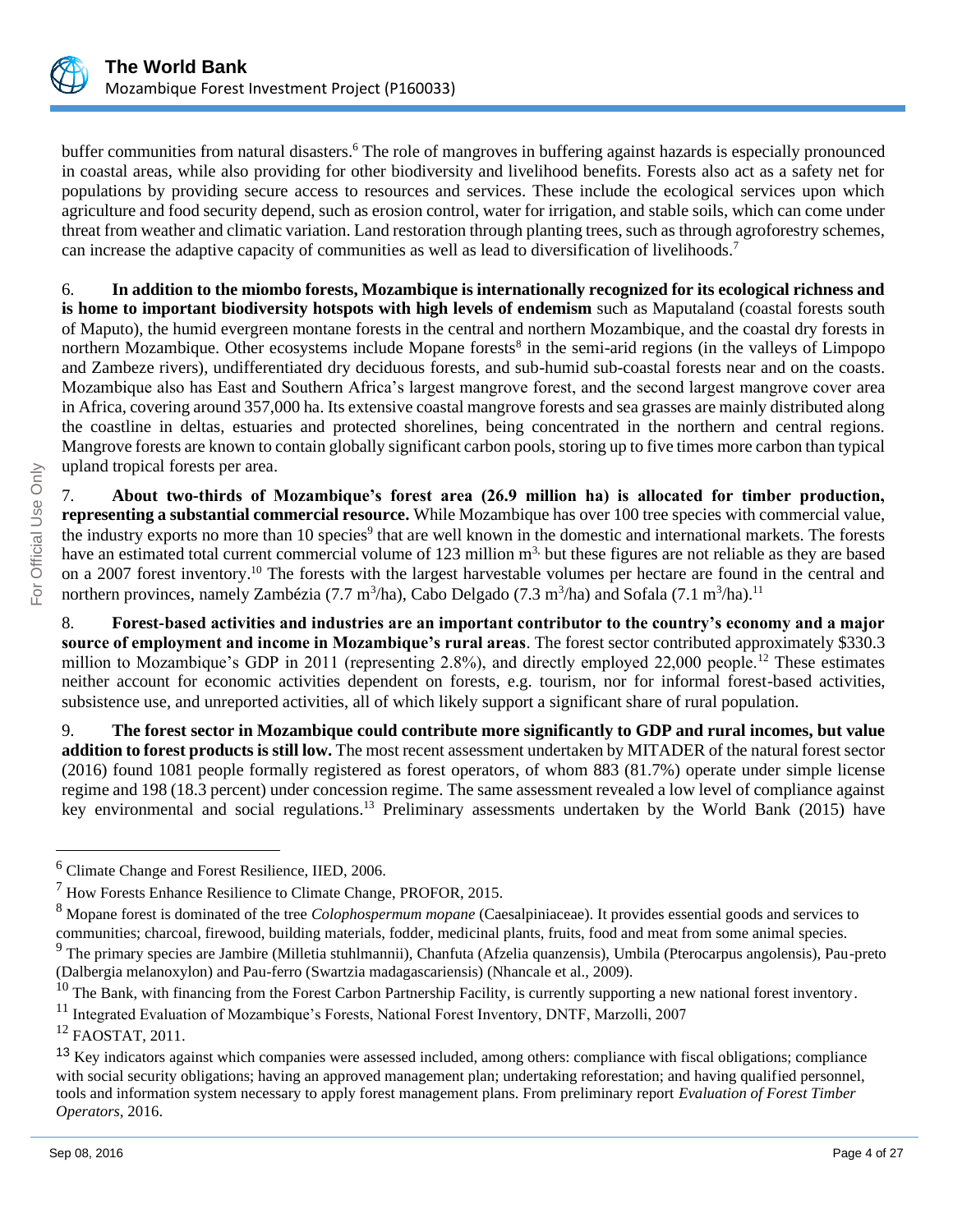

suggested that non-compliant and illegal operators present significant threats to sustainable forest operators due to unfair competition. The transformation of logs into sawn wood is heavily concentrated in Sofala (69 percent), followed by Zambezia (13 percent) and Manica (9 percent). In-country industrial timber processing is limited and similarly concentrated: processing of wood into railway sleepers occurs mainly in Sofala and Manica, while the production of parquet in Maputo and Gaza; other industrial products are only produced in small quantities.<sup>14</sup>

10. **Apart from the natural forest timber industry, Mozambique has significant potential to develop its production in the forestry sector through the promotion of small to large-scale commercial plantations.** According to the National Reforestation Plan (2009), the Government aims to increase its commercial forest plantation area from the current 60,000 ha to 1 million ha in 2030. Mozambique has adequate conditions for expanding its commercial forestry, including strong political will, an abundance of land suitable for plantations, and a growing demand for forest products. Planted forests have high potential to generate jobs and increase rural incomes. They also play a role in landscape restoration and promoting sustainable landscape management through reducing pressure on natural forests and rehabilitating degraded areas.

11. **While private investments in planted forests are taking place, there is still significant scope for growth.**  Portucel, a leading company in pulp and paper production, is expected to establish over 200,000 ha of plantations and a transformative pulp and paper industry in the country that could generate up to 6,500 new jobs.<sup>15</sup> The company is taking a mosaic approach to the plantation, where blocks of planted forests will be intermixed with conservation areas of native miombo and communal lands to maximize the social and environmental benefits from such plantations. The company is also implementing a community development program that will include outgrower production support schemes, to include smallholders in the pulp and paper supply chains. Other companies, based primarily in the northern provinces, include Ifloma and Green Resources. The country's business climate for planted forests is reasonably good, but economic, social and environmental risks could be significantly reduced by a series of market-, production-, regulations-, and smallholders-related actions led by the Government in cooperation with companies. These include, among others, developing best practice guidelines for planted forest management and community outgrower schemes.<sup>16</sup>

12. **Significant portions of Mozambique's forests are found in protected areas.** Mozambique's protected area system plays an important role in forest and biodiversity protection, as well as domestic and international tourism. The system is currently made up of seven National Parks, ten National Reserves, 17 controlled hunting areas (*coutadas*), more than 50 private game farms (*fazendas do bravio*) and two Community Reserves. These areas contain a wide diversity of habitats, including montane, woodlands, wetland and coastal and marine ecosystems that can contribute to climate change mitigation. When deforestation within and outside of conservation areas is compared, analysis shows that forests remain highly intact within the conservation areas as compared to outside of their borders, demonstrating its effectiveness.

13. **The loss of forest cover in Mozambique is high.** Mozambique has a high annual deforestation rate of  $0.58\%$ /year<sup>17</sup>, representing an annual loss of 219,000 ha of forest. This (i) reduces the overall forest resources available to local communities and to the private sector, thus threatening the medium-term sustainability of the forest sector; (ii) contributes to the loss of important habitats for wildlife and biodiversity; and (iii) results in GHG emissions of around  $23.4$ MtCO<sub>2</sub> per year<sup>18</sup>.

14. **Forests are lost due to a combination of direct and indirect drivers linked to several sectors, primarily small-scale agriculture, biomass energy, and unsustainably managed forestry.** Forest conversion to agriculture is the dominant driver of deforestation (65% of total deforestation), and includes mainly shifting subsistence cultivation (slash

<sup>&</sup>lt;sup>14</sup> Ministry of Economics and Finance, 2014.

<sup>15</sup> As reported in IFC's *Portucel Moz Summary of Investment Information,* on their website.

 $16$  Non lending technical assistance. Improving the Business Climate for Planted Forests in Mozambique (P149134).

<sup>17</sup> Marzolli, 2007.

<sup>&</sup>lt;sup>18</sup> Derived from the draft National REDD+ Strategy, 2016. Figures will be further refined based on the updated National Forest Inventory, to be completed in 2017.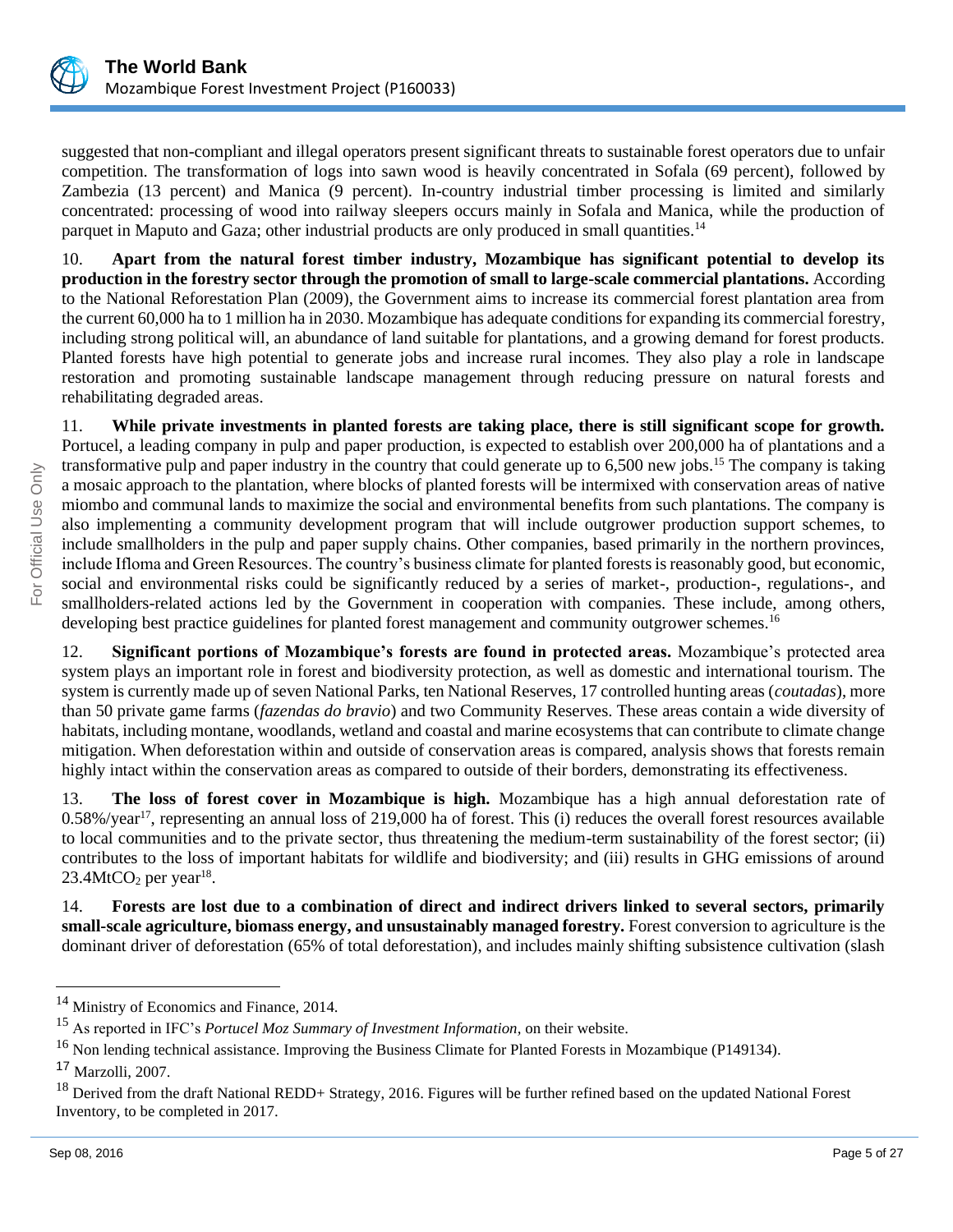

and burn agriculture, often resulting in uncontrolled spreading of fires), livestock and, to a lesser extent at present, but with the potential to become larger in the future, commercial agricultural expansion. Urban expansion and infrastructure development (1.4 tMCO2/year; 12% of total), unsustainable commercial timber exploration and unsustainable extraction of wood for domestic uses such as firewood and charcoal represent other significant drivers (around 15% of total deforestation).<sup>19</sup>

15. **Indirect drivers of deforestation include governance, economic, technological and demographic factors.** Across the sectors, there are policy misalignments, weak institutional capacity, and a lack of inter-institutional coordination. International market demand for energy resources (minerals, gas), timber (hardwoods) and agricultural commodities (tobacco, cotton) drives forest conversion. The lack of technologies that allow cleaner and more efficient resource production and management is a barrier to sustainability. Demographic factors such as population growth and rural urban migration exacerbate a demand for resources, while entrenched behaviors around resource management inhibit the adoption of improved practices.

16. **Deforestation drivers also vary in weight across regions.** The same study has suggested that urban expansion has higher importance in the Center than in the North. This also holds true for commercial agriculture, which presents a much higher level of threat in the Center than in the country's Northern and Southern regions. These differences are not adequately reflected in government policies aimed at addressing deforestation.

17. **Deforestation rates are higher in the northern and central parts of the country and show an increasing trend.** Forest loss is mostly concentrated around urban centers and along roads. There is high positive correlation in Mozambique between population density and deforestation rates in areas with elevated forest density.

18. **Deforestation rates at the provincial levels show an increasing trend.** Zambezia, for instance, experienced forest loss of almost 310,000 ha between 1990 and 2013 at an annual rate of 0.61%. This rate reached 0.86% in the recent period between 2010 and 2013 (see Figure 1 below). Within the province, deforestation rates are significantly lower in Gilé National Reserve, demonstrating the potential effectiveness of conservation areas for controlling deforestation. Geographic variation also exists as deforestation rates differ across districts.<sup>20</sup>



<sup>&</sup>lt;sup>19</sup> Identification and analysis of the direct and indirect agents and causes of deforestation and forest degradation in Mozambique, Winrock and CEAGRE, 2016.

 ${}^{20}$ ETC Terra, 2016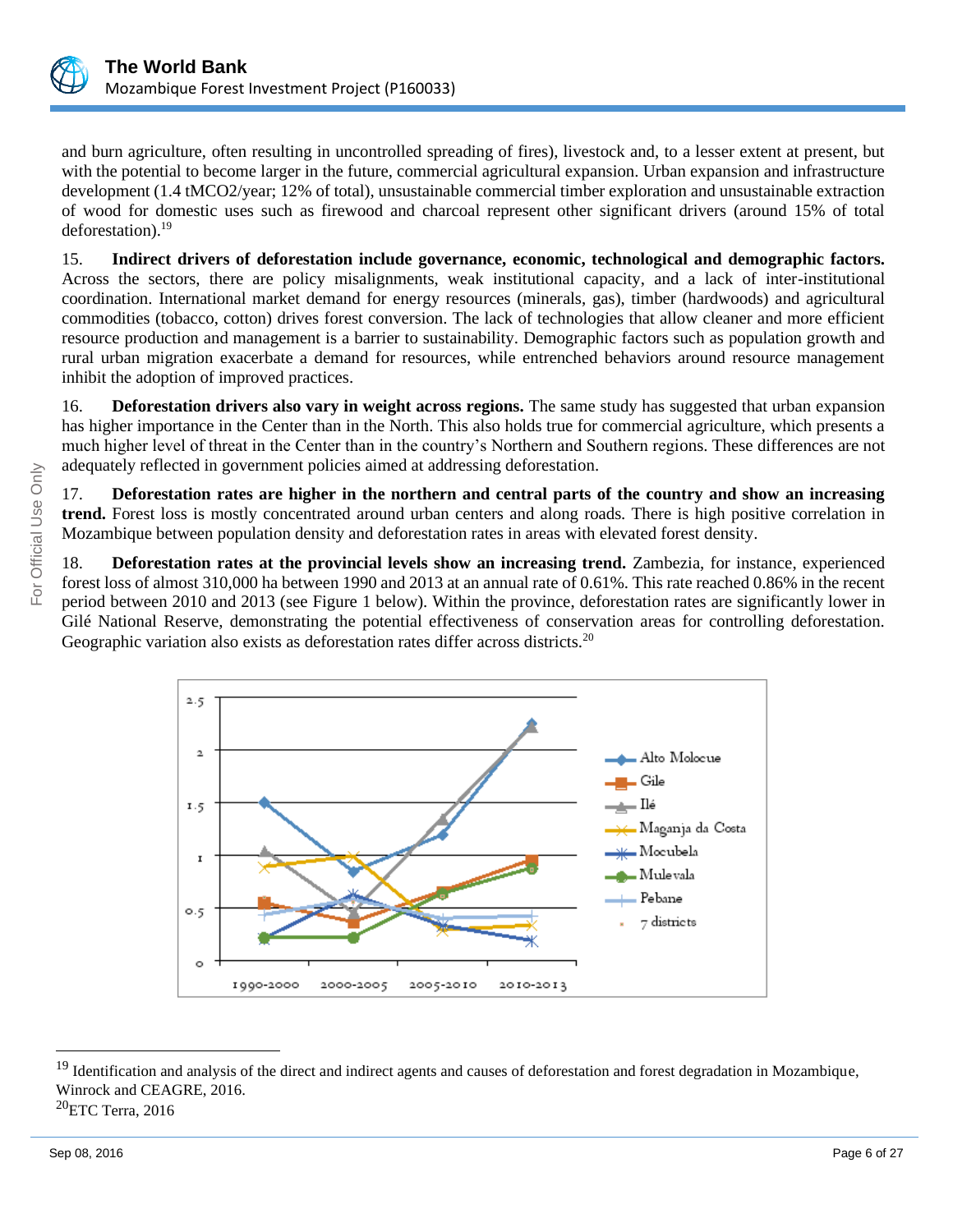

*Figure 1: Annual deforestation rates in the districts of Zambezia from 1990 to 2013.<sup>21</sup>*

19. **Weak forest governance is a key indirect driver of forest loss.** Both physical and human resources are lacking, and there are significant challenges in the production, management, and dissemination of information related to the forest sector. Limited transparency in decision-making has also hindered effective public participation and social accountability in the past. Furthermore, coordination needs to be improved between government institutions from the forest sector and other forest-affecting sectors, such as agriculture, mining and infrastructure. These result in a system unable to cope with the complex political economies that underlie deforestation at national, provincial, district and local levels in Mozambique. Significant policy reforms and stronger forest governance are needed to address these issues and make the sustainable management of forests an activity that can generate improved jobs and income for the rural poor.

20. **Illegal logging is an important symptom of weak forest governance in Mozambique.** The exploitation levels of hardwood species from natural forests are exceeding the annual allowable cut, driven by illegal logging and other unsustainable practices in connection with international trade. A study commissioned by WWF shows that the gap between the data released by the governments of Mozambique and China in the period 2005-2013 translated in the total loss in revenue of US\$540 million over that period.<sup>22</sup> This also entails a significant loss to communities, which are entitled to 20% of forest concession taxes. According to the same study, the amount of illegally harvested timber in the country and exported to China is 5.7 times greater than the volume declared officially by the forest department.<sup>23</sup> Improved incentives for compliance would result in a more consistent revenue base for funding government actions, as well as more sustainable use of the forest resource.

21. **The current Government has publicly recognized forest-related challenges and shown commitment to addressing them.** A Ministry of Land, Environment and Rural Development (MITADER) has been established, bringing together responsibilities that were previously spread across several ministries. This reorganization of mandates and responsibilities is expected to facilitate the coordination needed to address challenges of cross-sectorial nature. The package of strategic actions led by MITADER includes a review of all forest concessions, the suspension of new requests for exploration areas, a ban on log exports, the updating of forest policies and regulations, and an ambitious project called "*Floresta em Pé"*, which aims to promote sustainable integrated rural development though protection, conservation, valorization, creation and sustainable management of forests. The Ministry has also established an independent law enforcement agency, the National Agency for Environmental Quality Control (AQUA), which is in charge of forest law enforcement, among others. Aside from the restoration goals set for conservation in its National Restoration Plan, the GoM has also signed up to the African Forest Landscape Restoration Initiative (AFR100), a regional restoration initiative to restore 100,000 ha of land by 2030, part of the Bonn Challenge.

**22. Mozambique is also in the process of developing and implementing a program for Reducing Emissions from Deforestation and Forest Degradation** (REDD+) Program. The Government created the REDD+ Working Group in 2009 and developed a Readiness Preparation Proposal, which was accepted for funding by the FCPF in March 2012. The National REDD+ Strategy development is informing the Government's approaches to target interventions to key drivers of deforestation and address institutional and capacity gaps. The strategy, expected to be finalized in early 2016, will orient interventions targeting Mozambique's key drivers of deforestation in partnership with all relevant stakeholders, as well as highlight important institutional and capacity gaps that need to be filled. The World Bank supports REDD+ readiness through a grant from the FCPF Readiness Fund.

<sup>21</sup> Ibid.

 $^{22}$  Evaluation of the loss of rent due to illegal exploration and trade in Mozambique from 2003-2013, Falcão et al., WWF, 2015  $^{23}$  Ibid.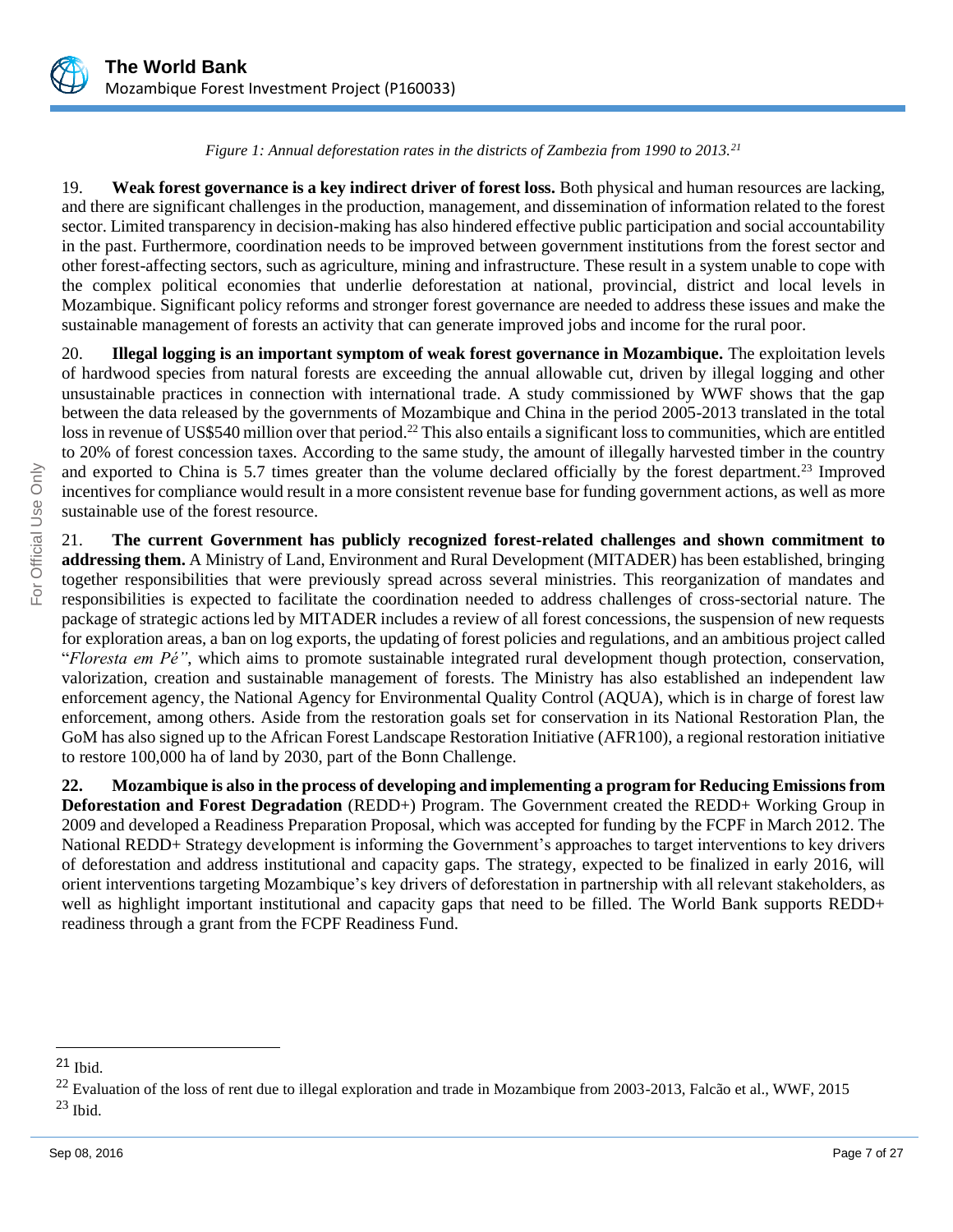

Relationship to CPF

23. The Country Partnership Framework for Mozambique FY16-FY20 is organized around three pillars – (i) promoting diversified growth and enhancing productivity; (ii) investing in human capital; and (iii) enhancing sustainability. Subsistence, shifting agriculture has been recognized as a major driver of deforestation and forest degradation in Mozambique. By promoting the use of conservation and climate-smart agriculture techniques aimed at maintaining soil fertility, this Project will contribute to increasing agriculture growth including productivity and market participation (CPF Objective 1), while generating more resilient production systems equipped to deal with short-term weather variability and longer-term climate change (CPF Objective 10). Furthermore, techniques based on crop diversification and rotation will also reduce farmer's market/price risk, resulting in more sustainable livelihoods for the rural poor.

24. The promotion of sustainable natural and planted forest management, through the support to community-company partnerships and development of non-timber forest product value chains, will further contribute to agriculture growth. Moreover, in recognition of the potential role of forestry in boosting benefits to local communities from management of natural resources, the CPF program aims to reduce forest cover loss through both traditional grant financing and innovative performance-based payments (emissions reductions payments) (CPF Objective 9). Through the support to the development of planted forests, promotion of sustainable integrated rural development in areas overlapping with Portucel's investments, <sup>24</sup> this Project also enhances the synergies between IBRD and IFC. IFC also has a US\$ 2 million project under the Forest Investment Program supporting its landmark investment, focused on promoting more sustainable livelihoods through Eucalyptus outgrowing, and generating improvements in the community management of remaining agricultural and forest areas within the area granted by the Government for Portucel's investment.

25. Moreover, this Project will play an important role in integrating the World Bank's Natural Resources Management portfolio in Mozambique by strengthening the link between sustainable integrated rural development and REDD+. The Bank is supporting Mozambique's REDD+ program through a three-phase strategic process of integrating financing from multiple sources for: (1) readiness preparation; (2) investment; and (3) performance-based payments. Readiness is being achieved with support from the FCPF Readiness Fund. Investment will require the integration of different financing vehicles, including the ongoing IDA/GEF MozBio project, the IDA Agriculture and Natural Resources Landscape Management project (under preparation), and the present project, which will channel funds from both the FIP and the Multi-Donor Trust Fund. Mozambique is also preparing an Emissions Reduction Program for the Zambezia Forest Landscapes Project, which has been accepted into the pipeline potentially to receive payments from the FCPF Carbon Fund. This FIP-financed project will enhance and complement this package of investments and contribute to improving the enabling conditions, the technical and institutional capacities, and the practical learning from pilot implementation that are needed to promote more sustainable management practices. In addition, the Project would be linked to the Dedicated Grant Mechanism (DGM) for Local Communities –a special window under the FIP to provide capacity support and grants to local communities. For further information on the FIP Investment Plan, refer to Annex 1.

<sup>&</sup>lt;sup>24</sup> IFC's investment and advisory support to Portucel, a leading pulp and paper producer, to establish eucalyptus plantations in Zambezia and Manica provinces, is intended to set a US\$3 billion investment program on a sustainable course. The investment is aiming to reach 130,000 rural poor and improve food security for 24,000 households, while developing 270,000 ha of sustainable eucalyptus plantations and sequestering 7.5 million tons of CO2 per year.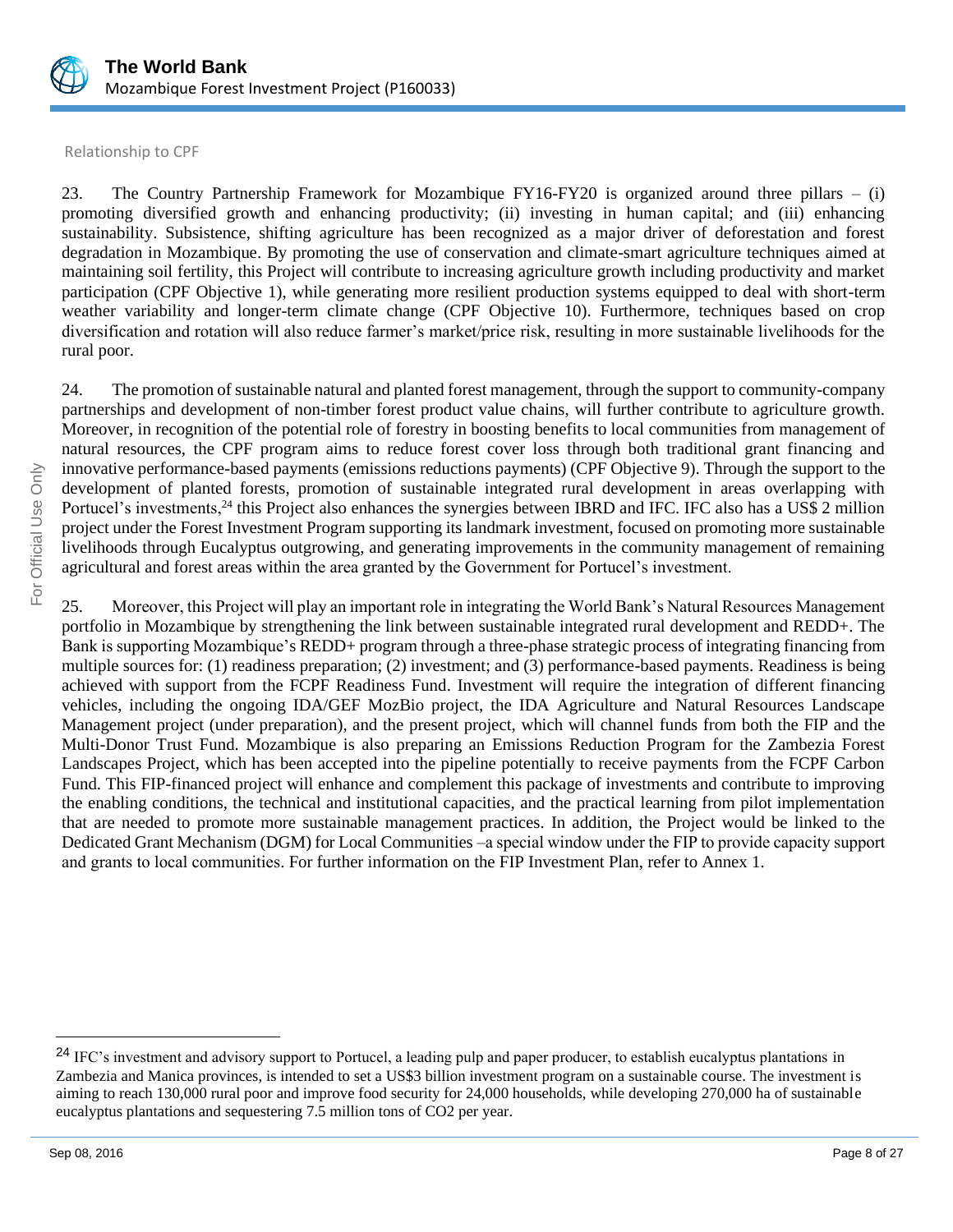



*Figure 2. Integration of financing sources in forests and landscapes in Mozambique.*

### **C. Proposed Development Objective(s)**

The Project Development Objective is to improve the enabling environment for sustainable forest management and investments in Mozambique, and to promote sustainable forest and land management practices in targeted landscapes.

Key Results (From PCN)

### 26. The key results indicators are:

(i) People in targeted forest landscapes with increased monetary or non-monetary benefits from forests (disaggregated by gender); [Core]

(ii)Improved forest governance (measured through a survey under preparation);

(iii)Land area where sustainable landscape management practices were adopted as a result of project [Core]; and (iv)Number of landholders adopting improved forest management and climate-smart agriculture practices in the project area (disaggregated by gender) [Core]

### **D. Concept Description**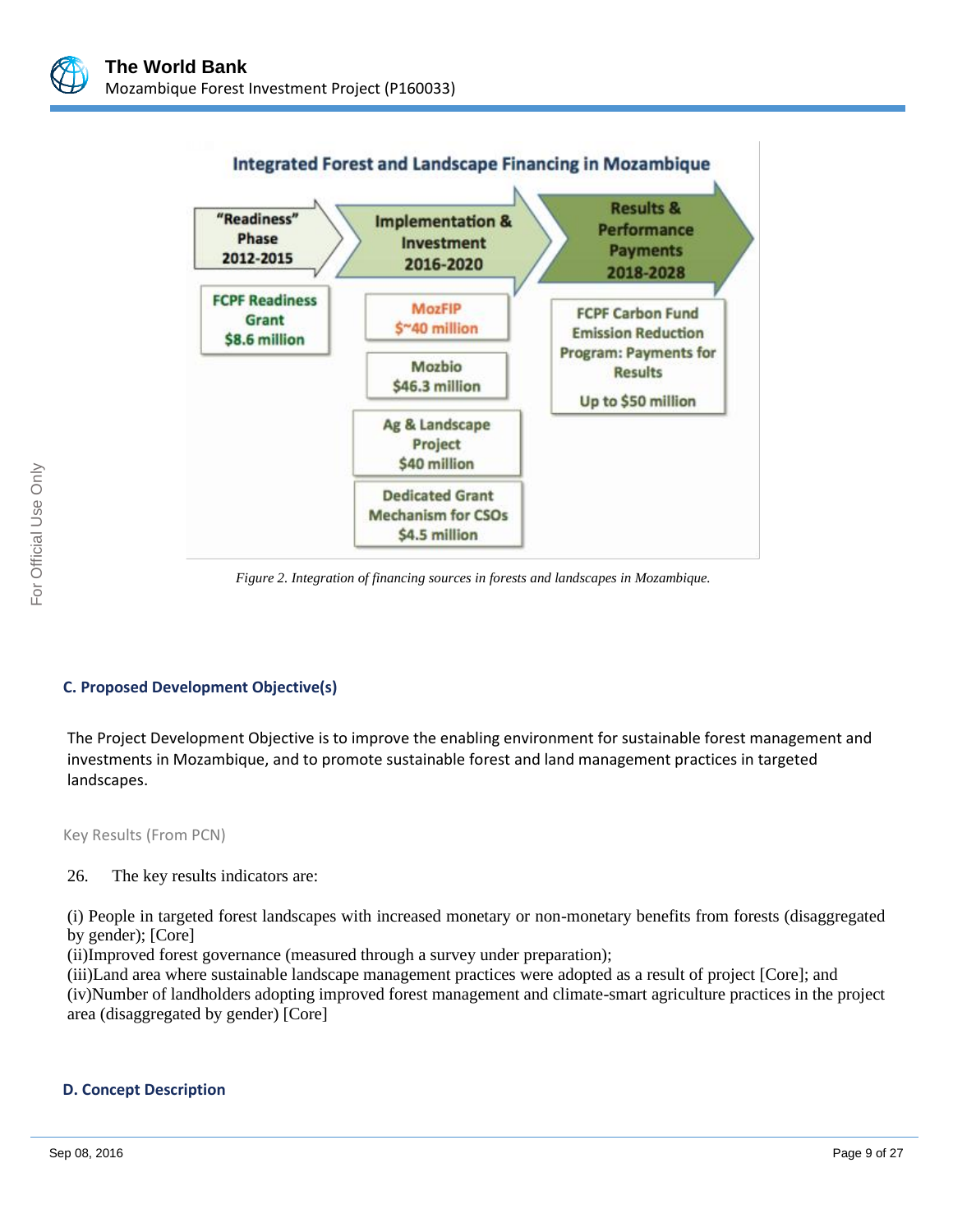

27. **The Project is designed as an IPF**, with financing from the IDA (*to be confirmed*), the Forest Investment Program (FIP), and from the Integrated Landscape and Forests Management Multi-Donor Trust Fund (MDTF).

28. **Mozambique was selected to receive financing through the Forest Investment Program.** In a new round of financing in 2015, based on a successful Expression of Interest, Mozambique was selected to develop a FIP Investment Plan. With the approval of the plan by the FIP Sub-Committee, Mozambique will be able to access US\$ 24 million for investment. Mozambique has asked the World Bank to serve as lead MDB in this process, coordinating with AFDB and IFC. Mozambique will submit its Investment Plan to the FIP Sub-Committee for approval in July of 2016. Mozambique has also received \$4.5 million for the Dedicated Grant Mechanism for Local Communities (DGM), which will support civil society initiatives and its involvement in the FIP.

29. **The Integrated Landscape and Forests Management MDTF will provide co-financing.** The MDTF is currently being set up to support integrated landscape and forest managements in Mozambique, including to this Project. Already, two development partners have expressed interest in providing financial support to the MDTF, including Sweden (US\$ 12 million) and the European Union (tbc). The MDTF will support the GoM's strategic efforts to promote integrated landscape management, reduce deforestation and improve rural livelihoods, while also providing the opportunity to mobilize resources from other development partners.

30. **The Project has been informed by and designed based on several pieces of completed and ongoing analytical work in the country.** This includes studies done for the REDD+ Readiness process at the national and provincial (Zambezia and Cabo Delgado) levels, such as on drivers of deforestation, legal and institutional arrangements, safeguards, and the market potential for key agricultural value chains. Other studies that provided a rigorous, analytical basis for Project design include an NLTA on the business climate for planted forests and a series of policy notes on forest law enforcement, forest and environment information systems, and a national fund for sustainable development.

# **1. Description: Project Approach**

31. The proposed Mozambique Forest Investment Project (MozFIP) is major part of Mozambique's overarching Forest Investment Plan (see Annex 1). Guided by the National REDD+ Strategy and the Government strategies mentioned above, the Forest Investment Plan represents the Government's ambition for transformational change to address the drivers of deforestation and achieve sustainable rural development. Mozambique's Forest Investment Plan is envisioned to be a large-scale, modular framework for implementing the National REDD+ strategy across the country, including ambitious reforms in the forest sector. The Investment Plan includes three projects: i) this Project, MozFIP, to be implemented with World Bank; ii) the second project, Emissions Reductions in the Forest Sector through Planted Forests, will be implemented with IFC and the private sector;<sup>25</sup> and iii) the Dedicated Grant Mechanism for Local Communities (DGM).

32. MozFIP is built on two levels of activity: (i) A national level focusing on policy and legal reforms, governance and strengthening of capacity that will create the enabling conditions for transformative change in the forest sector; and (ii) a sub-national level focusing on the implementation of activities on the ground in two landscapes and sectors. Interventions at these two levels form an integrated, national and sub-national, approach, creating conditions at the national level that allow activities on the ground in the two landscapes to generate results successfully. MozFIP is based on an integrated landscape management approach, which recognizes that forest and natural resource management, agriculture development, and energy use are inextricably linked, both institutionally and at the local technical level, and

<sup>&</sup>lt;sup>25</sup> The second project, Emissions Reductions in the Forest Sector through Planted Forests with Major Investors, is managed by IFC. The IFC project is focused on leveraging the private sector to support community forest management and outgrower schemes around planted forests. See Annex 1.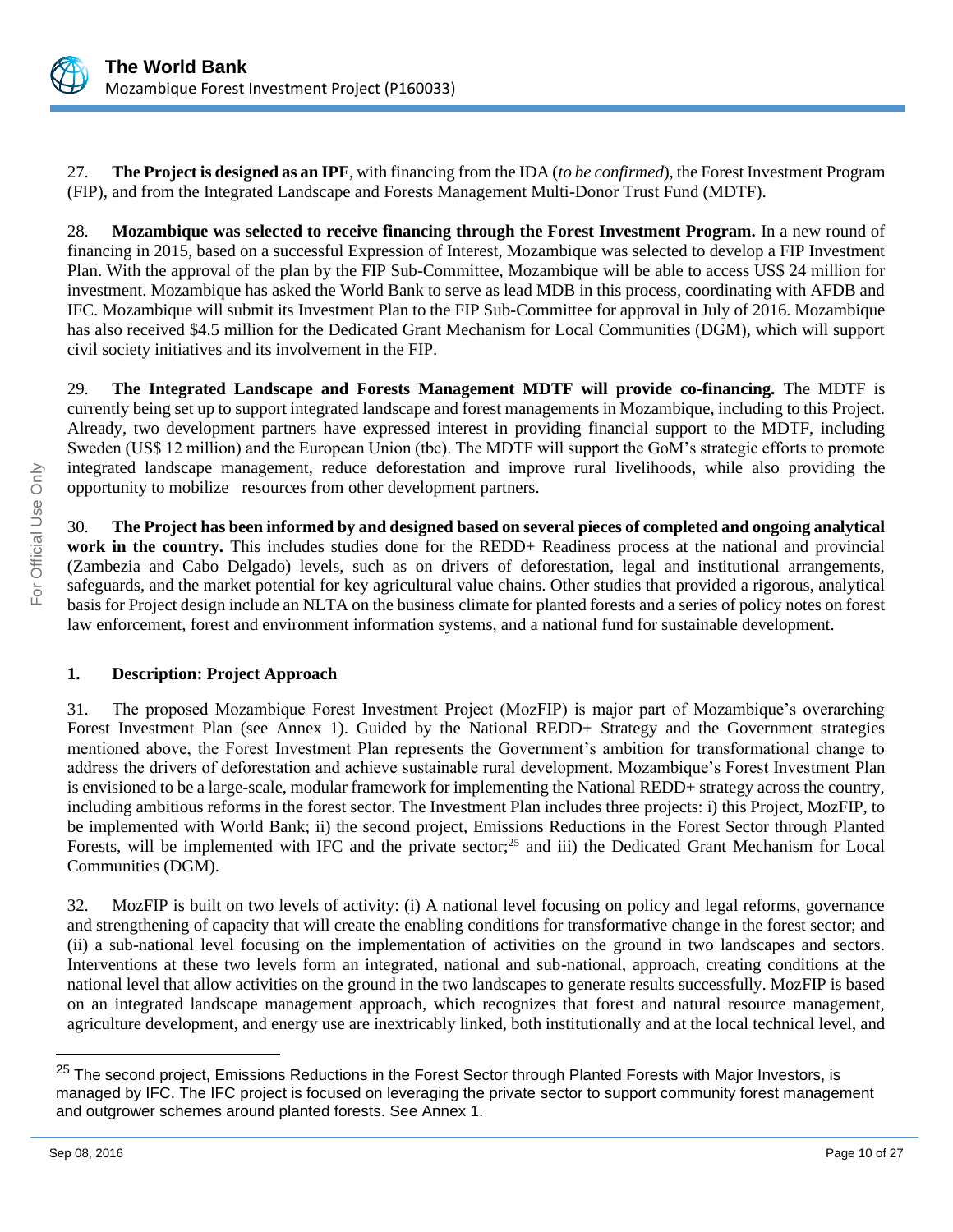

that interventions need to be made at scale to have an impact on rural poverty and natural resources sustainability. The proposed operation would work across sectors (agriculture, forestry and biomass energy) to contribute to rural development and to reduced deforestation. The Project would address the most significant drivers of deforestation and degradation in targeted landscapes.

33. At the national level, a holistic effort to strengthen forest governance will tackle the critical problem of illegal logging that has plagued the forest sector and trigger a longer-term shift in the focus of the sector from resource exploitation towards sustainable management and adding value to the domestic timber sector. Policy reforms and improved practices should also have a positive and sustainable effect on people's lives and land uses and their economic opportunities. Clearer rules and incentives, embedded in guidance documents and training, will transform the working norms within the responsible management institutions and among the resource users on the ground. These reforms should also provide an effective platform for attracting investment into the sector, which should again contribute to the positive dynamic of creating more economic opportunities with less resource degradation.

34. At the sub-national level, the Project will contribute to improving rural livelihoods in two targeted landscapes by working with agriculture, biomass energy, and forest management. The Project aims to address the main drivers of deforestation and degradation (which comes from unsustainable agriculture) while generating rural development benefits by combining land-based economic activities with the management and conservation of natural resources. For farmers and communities, improved agriculture practices, including climate smart approaches, and other agroforestry management practices will help to improve yields and boost incomes, as well as resilience. Engaging the private sector and improving the enabling conditions will also help to strengthen forest-based and agriculture value chains and stimulate investment in sustainable forest management. This will help to generate local employment opportunities in planting, maintenance, seedling production, service delivery and out-grower arrangements. Consultations, communication and participatory land-use planning with communities will also contribute to more local ownership and responsibility for natural resource management and will increase communities' ability to capture and share locally generated benefits from natural resources. At the community level there is strong potential for coordination with the DGM activities and these links will be developed during implementation.

35. The sub-national component will be implemented in two priority landscapes selected by the GoM: the Zambezia Integrated Landscape, composing 7 districts in the Province of Zambezia, and the Cabo Delgado Landscape, composed of 7 districts in the province of Cabo Delgado.<sup>26</sup> The lessons from these landscapes will used to develop a landscape management model to be replicated in other parts of the country. The choice of a small number of districts within a substantial geographical area, grouped into two coherent landscapes, allows to apply the lessons learned in addressing deforestation and forest degradation, implementing the various thematic strategies defined during the elaboration of the  $REDD+$  National Strategy, and testing the approaches at a manageable scale<sup>27</sup>.

36. **Mozambique's forest investment approach recognizes the important need for private sector engagement, both small and large-scale enterprises.** MozFIP will be implemented by the Government and will work on improving the enabling conditions that allow both small and large companies (forest and agriculture companies, mainly) to integrate climate and forest considerations in their decision making processes. MozFIP will identify policies and incentives that can help to improve governance and market access, and decrease barriers and incentives to catalyze the private sector's

<sup>26</sup> Districts in Zambézia include: Alto Molócue, Ile, Gilé, Pebane, Maganja da Costa, Mocubela and Mulevala. Districs in Cabo Delgado include: Macomia, Meluco, Quissanga, Montepuéz, Ancuabe, Metuge and Ibo Island.

<sup>&</sup>lt;sup>27</sup> The selection of these two priority landscapes for investment was based on a set of principles that is being used by the GoM in selecting areas for testing REDD+, and will be used to extend landscape-based activities to other geographical areas when additional resources are mobilized. These principles for selection may be summarized as: large scale areas and emission reductions potential; existing technical and baseline information; existing institutional structures and partners; potential for transformational impact; opportunities for synergy, partnership and leverage; and active government participation.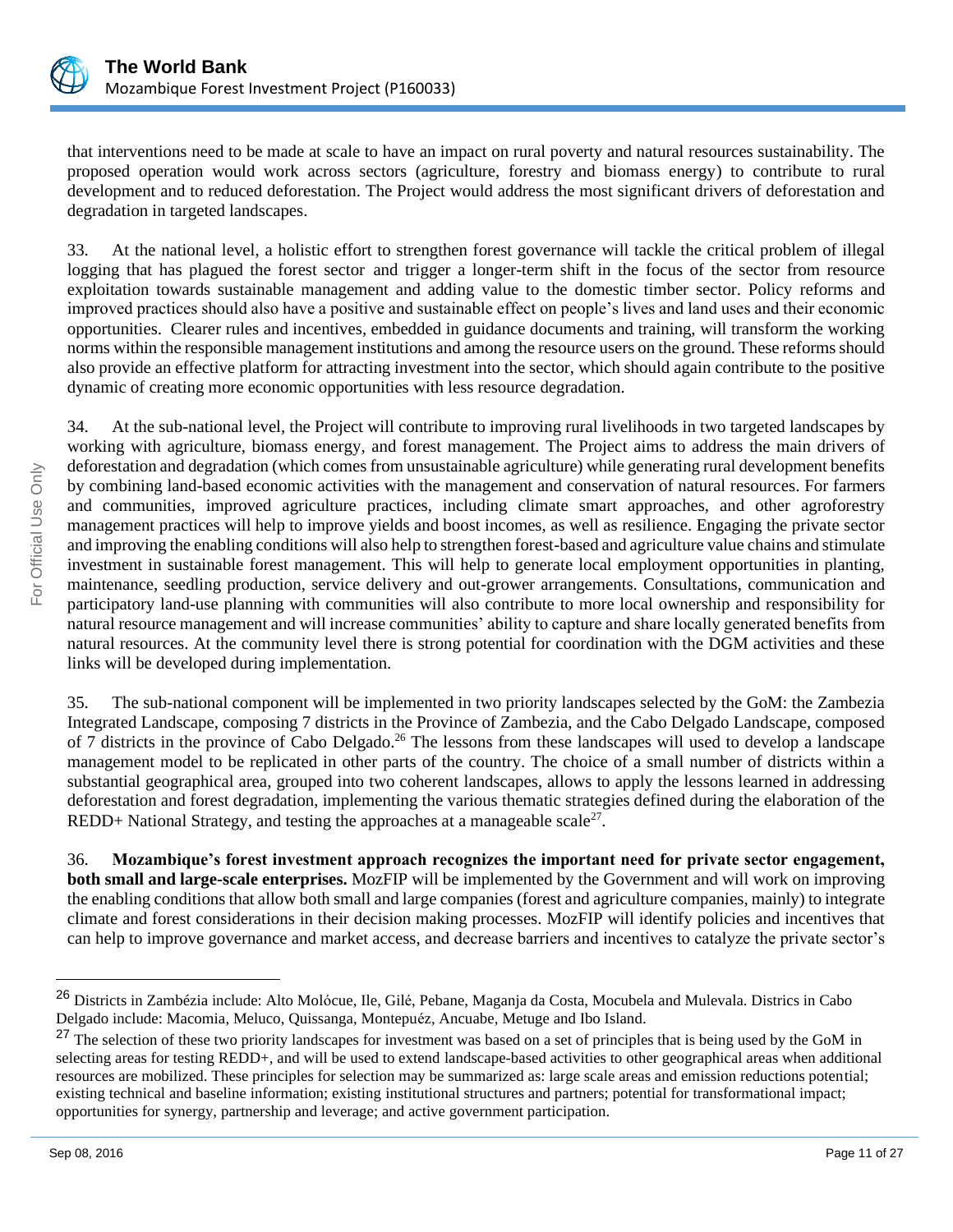

role in supplying goods and services that address the demand for reduced deforestation and improved landscape management practices. The IFC project under the FIP will directly work with larger scale firms on more specialized approaches to promote and enhance forest plantation enterprises in the country. IFC will work with large investors (Portucel), focusing on testing models of relationship between the company and community, such as through outgrower schemes.

# **2. Proposed project components**

# **Component 1 – Enhancing Forest Sector Governance at the National Level**

37. **Legal and Institutional Reform Support.** This will include activities to advance the legal and regulatory reforms being developed under the GoM's *Projecto Floresta em P*é. Activities would include (i) supporting the Government revising of the Forest Policy and Law through capacity building and analytical work and policy feasibility studies; (ii) public multi-stakeholders consultation; (iii) outreach events and dissemination of the new Policy and Law when completed.

38. **Strengthening Forest Governance.** This will include activities to strengthen institutions and systems for improving governance in the sector. The Project would support the following types of interventions:

• Reinforcing field monitoring and detection to improve compliance, such as providing training to inspection and control field staff, introducing ICT tools for communication and monitoring, improving communication systems, and inter-agency (i.e., Mozambique's National Agency for Environmental Quality Control (AQUA), the National Forest Directorate (DINAF) and Customs) information sharing channels needed to enhance controls at points of sale for timber;<sup>28</sup>

• Reviewing and strengthening forest information systems, concessions management systems and their integration with information systems across  $MITADER^{29}$ . This could involve the migration to digital systems, implementing systems at the District or field level that are currently centralized, improving equipment and infrastructure, providing trainings to build technical capacity in data management, licensing processes and enhancing data sharing to the public.

39. **Promoting Sustainable Forest Management.** The Project would promote sustainable forest management by the domestic and international private sector through policies and regulations, certification, access to financing, technical assistance, and financing the linkage of smallholders to forest value chains. These activities would promote two subsectors: (1) sustainable management of natural forests; and (2) promotion of forest plantations. Activities would include:

(a)Reviewing and simplifying the administrative process for forest operators to obtain concessions for natural forests, designing administrative processes to facilitate the transition for verified legal operators from simple licenses to concessions, and developing strategies for the use of concessions revoked from non-compliant and illegal operators; (b)Supporting the development of national standards or certification standards for sustainable forest management, its dissemination and technical assistance for operators towards achieving the standards;

<sup>&</sup>lt;sup>28</sup> The financing will categorically exclude support for activities that are prohibited by the Bank's policies and rules as outlined in "Legal Vice Presidency Annual Report FY 2013: The World Bank's Engagement in the Criminal Justice Sector and the Role of Lawyers in the "Solutions Bank"".

<sup>&</sup>lt;sup>29</sup> Opportunities to be explored include SISFLOF and the Inter-Agency GIS database. The Forest and Wildlife management information system (Sistema de informação de Gestão de Florestas e Fauna Bravia, SISFLOF) has been under development since 2007. The information system is designed to store data on forest and wildlife licensing, inspection, enforcement and control contracts and elaborate reports. The Inter-Agency database is being implemented under the Spatial Development Program (SDP), and consists of a unit operating at Ministry of Transport and Communications (MTC), which gathers spatial data from all ministries, expected to be operational in early 2016.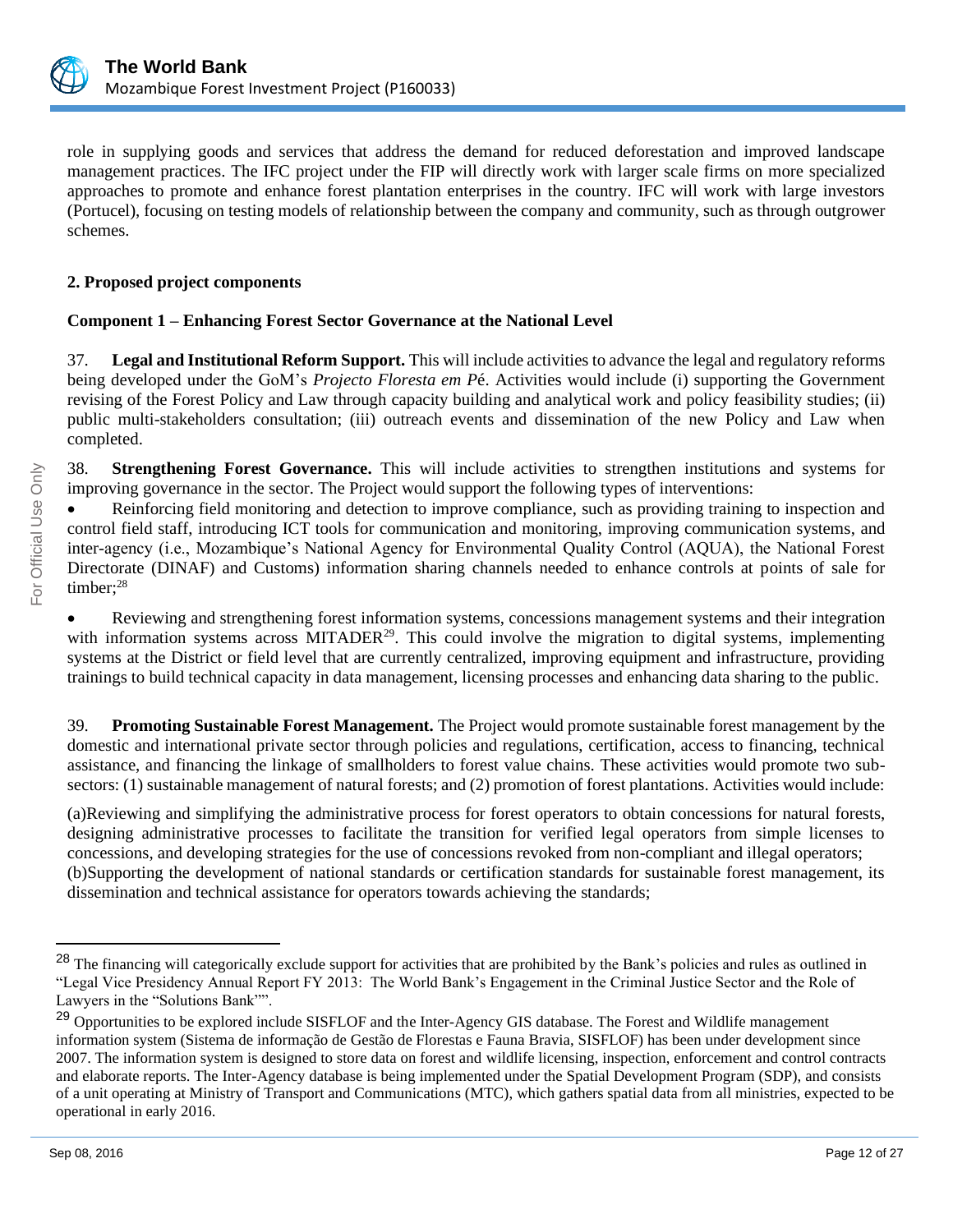

(c)Promoting Government-facilitated company-company dialogues to enable information exchange amongst planted forest companies, including on issues such as relations with local communities, forest technologies, among others.

(d)Identifying and implementing "Model Forest Concessions" as envisaged in *Projecto Floresta em Pé*, by supporting these companies adopt the best forest management practices, move towards forest certification, train local labor on forest management, facilitate market access to processed forest products;

(e)Training for forest operators in technical aspects for value addition to their products, such as processing techniques, value chains and market opportunities for niche products and use of lesser-known timber species. This can be done through the setting up of collaborative public-private partnerships of technological or joint processing centers. Technical support can also be provided for the development of forest concessions under some type of certification.

(f)Supporting the development of enterprises that have potential for income generation for rural populations through the production and extraction of NTFPs (such as fruit oils, art products, mushrooms and honey, particularly if certified as fair trade or organic).

(g)Establish a credit line for forestry firms (both natural forest management and planted forests).

# **Component 2 – Promoting Climate-Smart Agriculture, Sustainable Biomass Energy and Sustainable Forest Management in the targeted landscapes**

40. **Activities would be implemented in the two targeted landscapes in the provinces of Zambezia and Cabo Delgado** (see maps in Annex 2) to address the most significant drivers of deforestation, while contributing to improving the livelihood of rural populations.

41. **Sub-component 2.1. Promotion of Climate-Smart Agriculture.** Smallholders would be supported to adopt climate-smart agriculture techniques, particularly conservation agriculture to increase their productivity and income, reduce the need for clearing new land and that would maximize environmental services and promote practices including agroforestry, restoration of landscapes, diversification to increase resilience to extreme climate events (including the quality of soil and the contribution to carbon sequestering potential). Activities would include:

(a)Provision of extension services on climate smart agriculture practices (agroforestry, inter-cropping, mulching, etc.) and woodlot establishment at the community and farm level, coupled with reinforcement of the capacity of government extension services, and link smallholders to medium and larger producers;

(b)Finance small infrastructure for market access, such as small dams and irrigation; and

(c)Matching grants for community-based enterprises and SMEs.

**42. Sub-component 2.2. Sustainable Biomass Energy.** This sub-component would promote the production, access to and use of sustainable energy and alternatives to charcoal. The Project would support:

On the demand side:

(a)Support and extend Mozambique's ongoing efforts to disseminate improved cookstoves in main urban centers (Quelimane and Pemba);

(b)Increase the efficiency of charcoal making through improved kilns;

(c)Adopt new energy technologies (such as natural gas or solar for cooking or biomass briquettes from forest waste); and

(d)Support SMEs in adopting these technologies through capacity building, marketing and access to finance.

On the supply side:

(e)Implement community woodlots and community projects for improved charcoal kilns for sustainable production; and (f)To ensure coordination at the institutional level, support collaboration with the Provincial Directorate of Energy.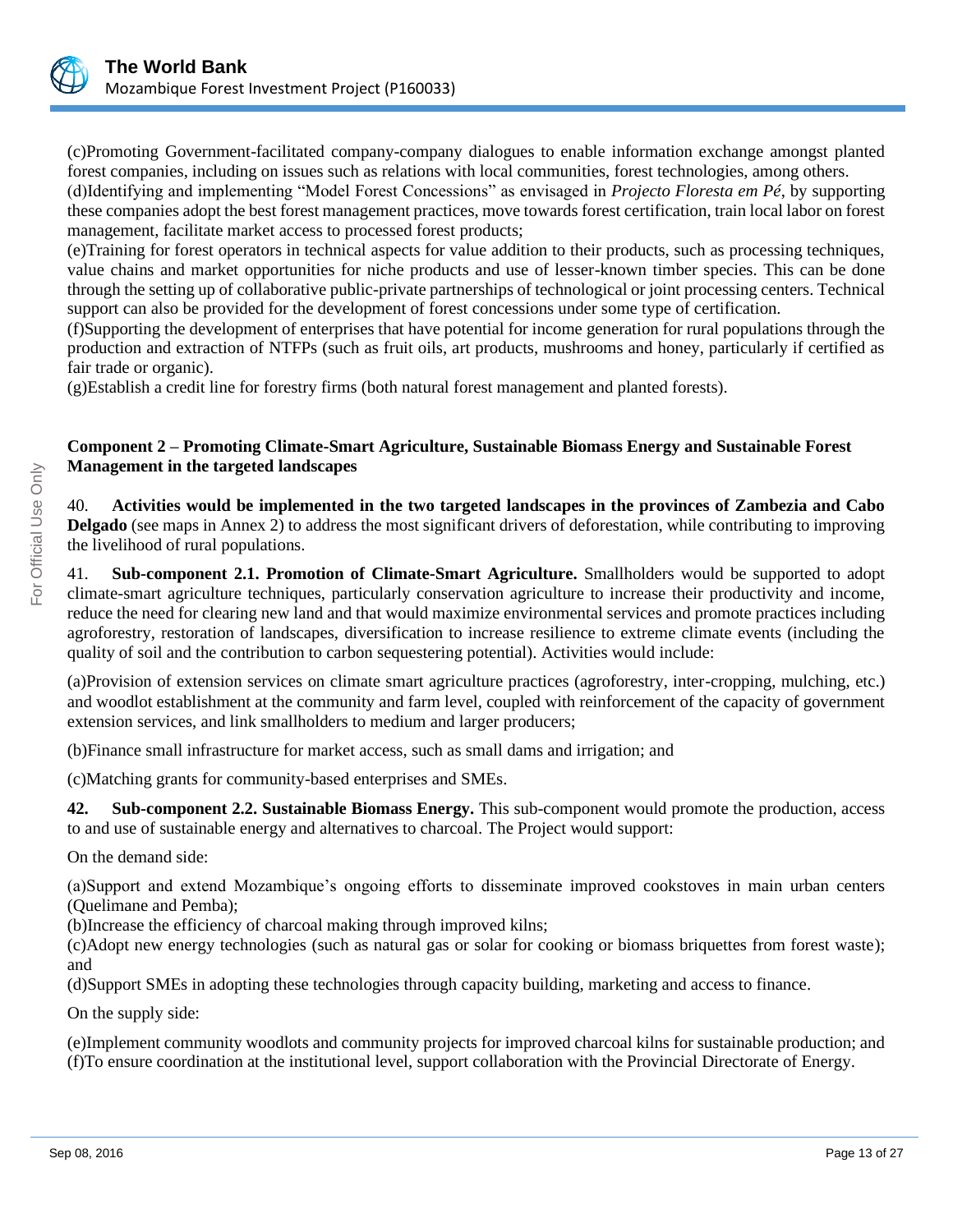

43. **Sub-component 2.3. Establishing New Multi-Purpose Forests**. These activities would support private sector companies and communities to plant new forests for different purposes (commercial, restoration of degraded land, biological corridors) in areas to be determined during project preparation. Activities would include:

(a)Assessment and spatial planning of restoration priorities, plantation areas and forest conservation areas, cost benefit assessment and capacity building;

(b) Establishment of a matching grant mechanism to promote smallholder / SME forest planting for different purposes (charcoal, poles, constructions wood, etc.);

(c)Promoting commercial links for outgrower communities to processing facilities, as well as local distribution networks for timber products and community forest nurseries;

(d)TA and financing towards restoration of priority degraded areas through different methods, including assisted natural regeneration, enrichment planting, intercropping of native and exotic species, among others;

(e)Support the convening of multi-stakeholder dialogues among planted forest companies, communities, government institutions and civil society organizations for improved relationships and increased transparency in negotiations, mediated through existing Provincial REDD+ Forums; and

(f)Supporting awareness building and training around fire management, including workshops on fire control techniques, the purchase of equipment, and educational materials.

**44. Sub-component 2.4. Land Use Planning and Community Land Delimitation.** Building on ongoing government-led work to systematically register community lands, the Project would support:

(a)Systematic community land delimitation in the targeted districts. This would include providing resources and technical assistance for the participatory micro-zoning of community areas through specialized service providers;

(b)Strengthening Natural Resources Management Committees' negotiation capacity with the private sector over land use rights with particular focus on how to engage with these companies and build win-win partnerships; and

(c)Implementing of "green development plans" in the districts, which aim to generate incentives for districts to achieve sustainable development targets. This would include financing the design, piloting and implementation of such a program, the specifics of which will be determined during project preparation.

# **Component 3 - Project Management, Monitoring, Safeguards Management, Inter-sectoral Coordination and Communications**

45. Th**i**s component would cover the costs of project management and oversight, including monitoring and evaluation, procurement, fiduciary management, safeguards application and management, and coordination with related forest and landscape initiatives of the GoM and development partners.

46. Project support would strengthen inter-sectoral communication and coordination within the Government. For example, collaboration with the Ministry of Transport and Communications could lead to integration of the system for forest and natural resource information into the unified, national database being prepared. Strengthened coordination will also be important to integrate new forest strategies into existing sectoral strategies and plans. For example, integrating conservation agriculture issues and learning into the national rural development strategy, or support for the National Biomass Strategy could be ways to leverage FIP resources to influence wider activities of the GoM.

47. **Communication, Consultations, and Outreach.** Communication, consultation and outreach at all levels of intervention will inform, prepare and involve stakeholders actively in all stages of the project. Communication and outreach activities would be important to disseminate information not only on the project, but also at the technical level during implementation, such as training materials to complement technical work and community engagement, helping to improve field level outcomes. Activities would include development of content and appropriate dissemination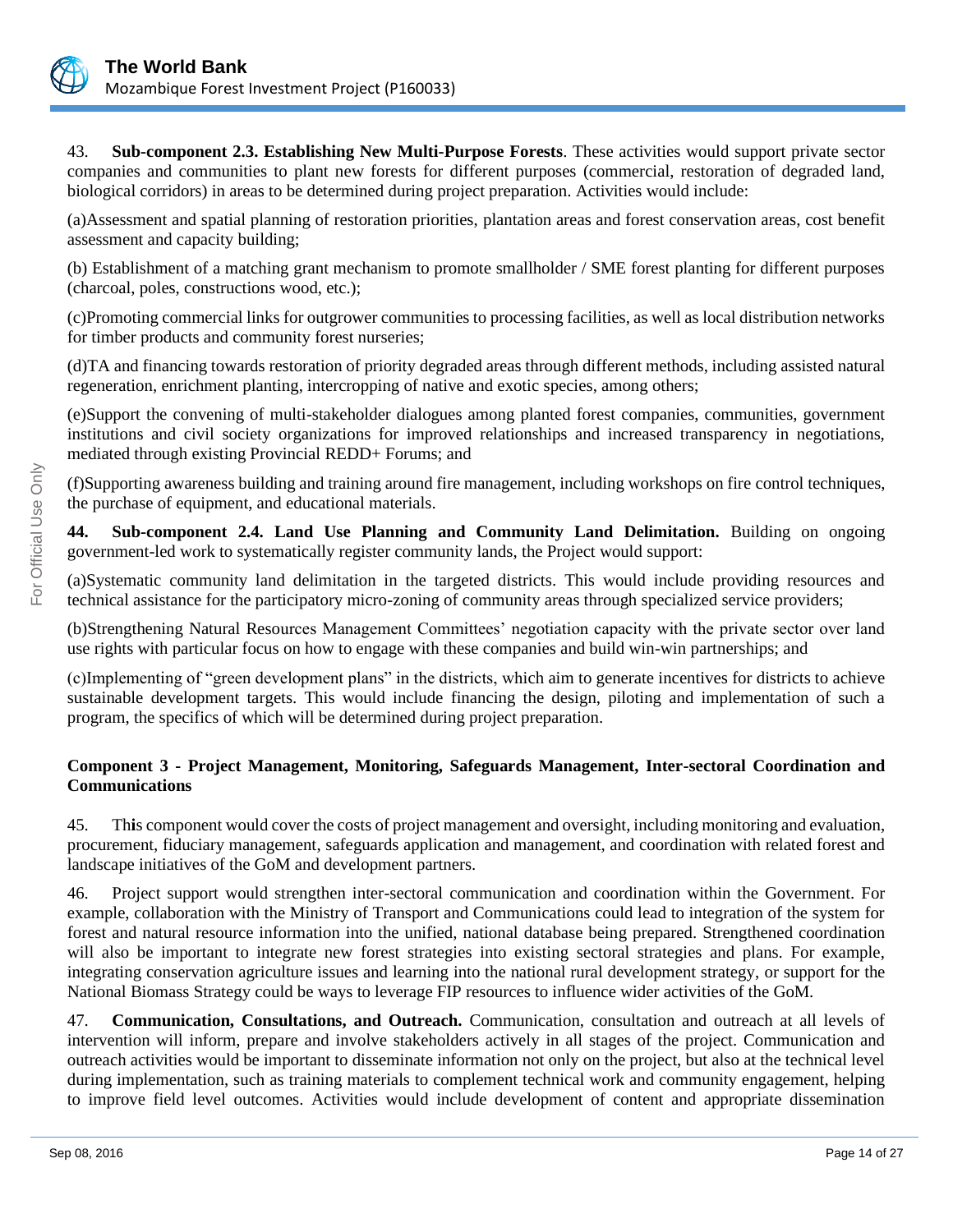

methods to increase the supply and access to technical know-how in the target areas. Consultation is critical throughout the Project cycle, especially in the design and evaluation phases, and would include activities such as public dialogues, consultations and discussion forums from the national to the community level. As several activities of the Project involves encouraging communities to change behaviors and current livelihood practices, there is a need to use communication and training tools that are both carefully tailored and targeted to the various stakeholders, and that can be constantly improved and updated based on the project progress and reality on the ground. As such, the Project would support research such as consultations, surveys and studies to obtain feedback from target groups on their understanding of the proposed activities and to repackage the technical material as needed to ensure results in various areas. There is a strong potential that the DGM efforts will be helpful in this process and such linkages will be further explored as the DGM Project progresses. The proposed activities would be supported by the communication capacity provided by the MDTF.

# **SAFEGUARDS**

# **A. Project location and salient physical characteristics relevant to the safeguard analysis (if known)**

The project is built on two levels of activity: (i) a national level focusing on policy and legal reform; and (ii) a landscape level focusing on the implementation of activities on the ground. At the landscape level, the project will focus on two priority landscapes: the Zambezia Integrated Landscape, composing 7 districts in the Province of Zambezia, and the Cabo Delgado Landscape, composed of 7 districts in the province of Cabo Delgado.

# **B. Borrower's Institutional Capacity for Safeguard Policies**

I. MITADER will lead the implementation of the proposed project. MITADER houses the national REDD technical unit (UT-REDD+), which is under the newly created International Financing Management Unit (UGFI). The UGFI, in turn, responds directly to the Minister. The day-to-day management of the FIP would be conducted by the UT-REDD+.

II. The National Directorate for Environmental Assessment (DNAB) at MITADER is responsible for development of policies, review environmental and social impacts studies and mitigation plans and issuing of environmental permits. Environmental and Social inspection and auditing is now being overseen by AQUA (National Agency for Environmental Quality) a statutory body under MITADER mandate. MITADER has long lasting proven experience and expertise in managing World Bank funded operations, particularly in climate change and natural resources management sectors. Overtime, the World Bank has been providing series of social and environmental safeguards training workshops that helped to improve both the perception of safeguards policies, as well as other crosscutting issues related to gender and vulnerable groups inclusion and way of adequately implementing them. Nonetheless, the ESMF and RPF to be adopted under FIP will specify supplemental training and capacity building needed to accompany MITADER and participating government agencies to adequately address safeguards recommendations. All participating government agencies will report to MITADER in all safeguards issues. During implementation of specific activities for which an ESMP or ESIA will be required as described in the ESMF, MITADER through UT-REDD will guide all participating agencies.

III. The UT-REDD+ has hired a Safeguards Specialist to oversee REDD activities, including those of MozFIP. This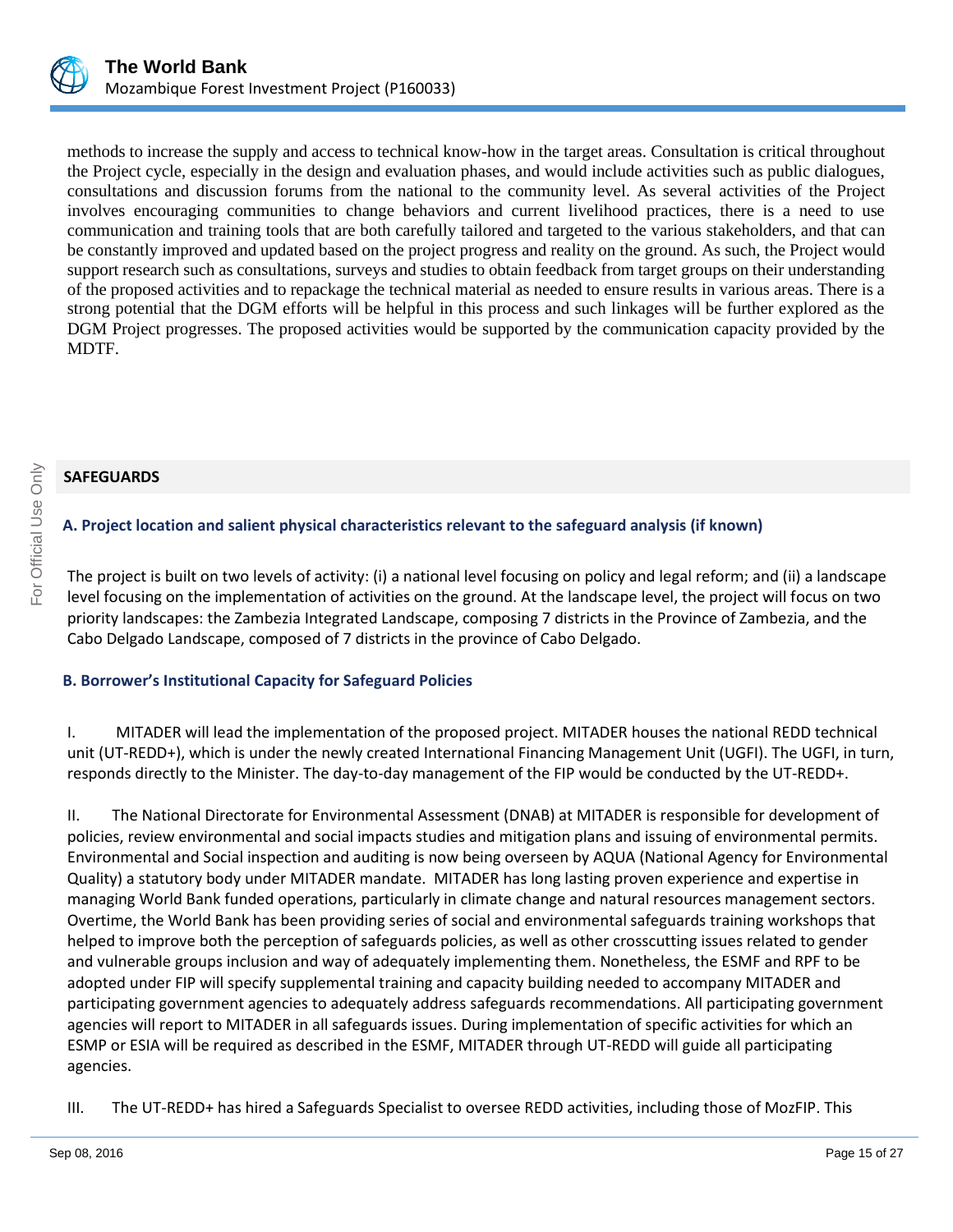

specialist is working in close collaboration with another safeguards specialist at UGFI, in charge of other WB-financed operations (Agriculture and Natural Resources Landscape Management Project). These two specialists will be under overall guidance from the World Bank Safeguards Specialists. They will provide day-to-day supervision of the ESMF and RPF preparation and implementation and ensure that subsequent ESMP and RAP are fully addressed. Training workshops will be gradually organized for all actors involved in the implementation of social and environmental safeguards policies as well as gender and vulnerable groups inclusion at central, provincial, district and local levels.

# **C. Environmental and Social Safeguards Specialists on the Team**

Alfredo Ricardo Zunguze, Paulo Jorge Temba Sithoe, Eden Gabriel Vieira Dava, Bruno Alcantara Cardoso

#### **D. Policies that might apply**

| <b>Safeguard Policies</b>           | Triggered? | <b>Explanation (Optional)</b>                                                                                                                                                                                                                                                                                                                                                                                                                                                                                                                                                                                                                                                                                                                                                                                                                                                                                                                                                                                                                                                                                                                                                                                                                                                                                                                                                                                                                                                                                                                                                                                                                                                                                         |
|-------------------------------------|------------|-----------------------------------------------------------------------------------------------------------------------------------------------------------------------------------------------------------------------------------------------------------------------------------------------------------------------------------------------------------------------------------------------------------------------------------------------------------------------------------------------------------------------------------------------------------------------------------------------------------------------------------------------------------------------------------------------------------------------------------------------------------------------------------------------------------------------------------------------------------------------------------------------------------------------------------------------------------------------------------------------------------------------------------------------------------------------------------------------------------------------------------------------------------------------------------------------------------------------------------------------------------------------------------------------------------------------------------------------------------------------------------------------------------------------------------------------------------------------------------------------------------------------------------------------------------------------------------------------------------------------------------------------------------------------------------------------------------------------|
| Environmental Assessment OP/BP 4.01 | Yes        | The Mozambique Forest Investment Project (MozFIP)<br>is a Category B project owing to the anticipated<br>potential negative environmental and social impacts,<br>albeit minor, site specific and easily manageable.<br>MozFIP proposed activities at local level aim at<br>improving rural livelihoods in the targeted landscapes<br>by promoting climate smart agriculture, biomass<br>energy, and community forest management including<br>land delimitation. These activities, particularly under<br>component 2 will include financing small<br>infrastructures, such as rural roads for market access<br>and small dams for irrigation and may to lead to<br>some adverse environmental and social impacts that<br>would require due safeguards attention. The<br>expected negative environmental and social impacts<br>associated the aforementioned activities include soil<br>erosion, soil disturbance, vegetation clearance and<br>likely loss of water quality and quantity and loss of<br>land and livelihoods. Consequently OP/BP 4.01 is<br>triggered and basic principles and prerogatives need<br>to be established and followed to comply with<br>safeguards requirements. Since MozFIP activities will<br>be complementary to the REDD+ strategy and<br>operating in exactly same geographical area, MozFIP<br>will adopt and update the same safeguards<br>instruments (ESMF and RPF) that are being prepared<br>and financed under Mozambique FPCP Readiness. A<br><b>Strategic Environmental and Social Assessment</b><br>(SESA) for REDD+ Readiness that is exploring possible<br>social and environmental risks and impacts to ensure<br>that relevant mitigation measures are captured in the |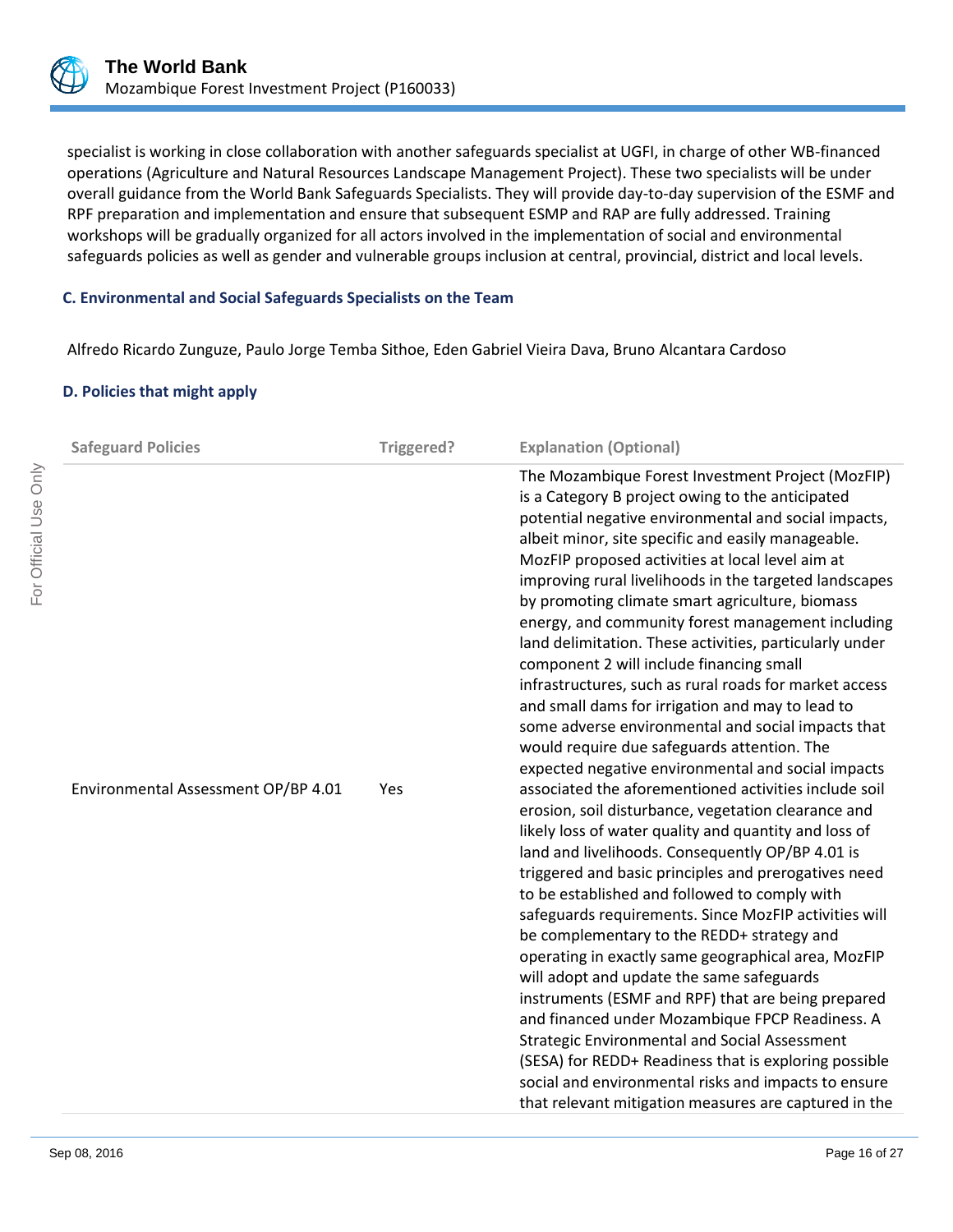

|                             |     | ESMF and RPF preparation. The SESA has been<br>prepared, consulted and ready for disclosure. Both<br>the ESMF and RPF under preparation will be updated<br>to include specific considerations for MozFIP<br>activities. Both documents have been extensively<br>consulted upon and will be disclosed both in-country<br>and at Bank's InfoShop prior to appraisal. Likewise for<br>each subproject a specific ESMPs will be prepared,<br>consulted upon, and disclosed both in country and in<br>the Bank's InfoShop. The ESMF will include<br>procedures along with appropriate institutional<br>arrangements for preparing, screening, reviewing,<br>implementing and monitoring specific ESMPs to<br>prevent adverse impacts as well as cumulative<br>impacts.                                                                                                                                                                                                                                                                                                                                                                                                                                                                                                                                                                                                                                                                          |
|-----------------------------|-----|--------------------------------------------------------------------------------------------------------------------------------------------------------------------------------------------------------------------------------------------------------------------------------------------------------------------------------------------------------------------------------------------------------------------------------------------------------------------------------------------------------------------------------------------------------------------------------------------------------------------------------------------------------------------------------------------------------------------------------------------------------------------------------------------------------------------------------------------------------------------------------------------------------------------------------------------------------------------------------------------------------------------------------------------------------------------------------------------------------------------------------------------------------------------------------------------------------------------------------------------------------------------------------------------------------------------------------------------------------------------------------------------------------------------------------------------|
| Natural Habitats OP/BP 4.04 | Yes | The application of this policy seeks to ensure that all<br>activities to be financed under MozFIP take into<br>account the conservation of biodiversity, as well as<br>the numerous environmental services and products<br>that natural habitats provide to human society.<br>Overall, MozFIP activities are expected to have<br>significant positive impacts on natural habitats, as the<br>project will support legal and institution reform in<br>order to tackle critical problem of illegal logging that<br>has plagued the forest sector and trigger a longer-<br>term shift in the focus of the sector from resource<br>exploitation towards sustainable management and<br>adding value to the domestic timber sector. Policy<br>reforms and improved practices should also have a<br>positive and sustainable effect on people's lives and<br>land uses and their economic opportunities.<br>Nevertheless, the project will contribute to improving<br>rural livelihoods by working with agriculture, biomass<br>energy, and community forest management, which<br>may lead to adverse environmental impacts. The<br>ESMF being prepared under for FCPF Readiness will<br>include provisions for mitigation of impacts on<br>natural habitats (forest) approaches, thus providing<br>general guidance procedures to address OP/BP 4.04.<br>Therefore both ESMF/ESMP will include specific<br>considerations for MozFIP activities. |
| Forests OP/BP 4.36          | Yes | Overall, MozFIP activities are expected to have<br>significant positive impacts on forests in the targeted<br>areas (landscapes), in that the main goal of the<br>project is to improve forest and land management<br>practices and strengthen institutional framework for                                                                                                                                                                                                                                                                                                                                                                                                                                                                                                                                                                                                                                                                                                                                                                                                                                                                                                                                                                                                                                                                                                                                                                 |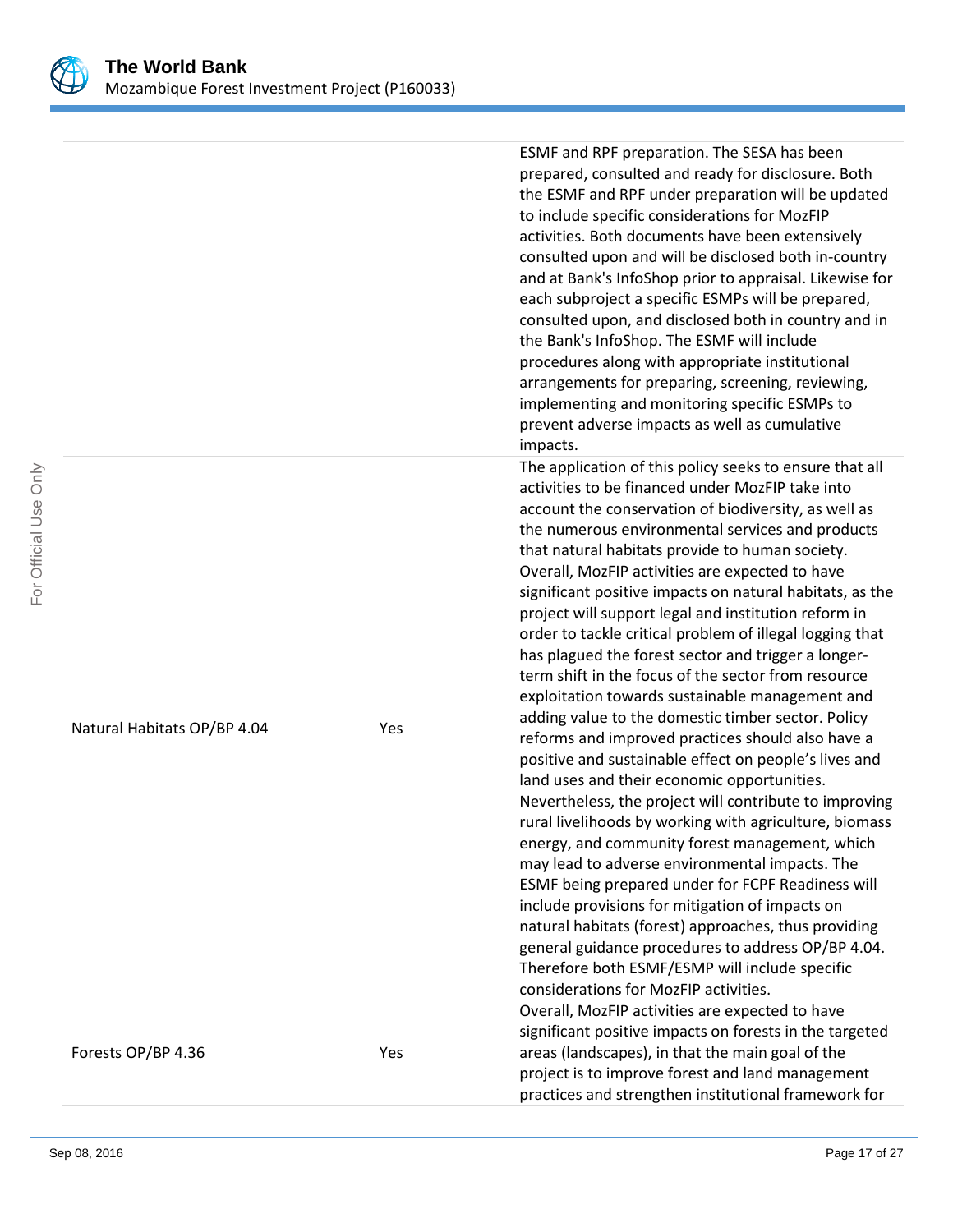

|                                        |            | sustainable forest management. The ESMF prepared<br>under the FPCP Readiness program to address basic<br>OP/BP 4.36 requirements. Potential adverse impacts<br>of MozFIP interventions on natural forests will be<br>assessed and results used to update the ESMF and<br>any subsequent ESMP once specific activities to be<br>financed are known.                                                                                                                                                                                                                                                                                                                                                                                                                                                                                                                                                                              |
|----------------------------------------|------------|---------------------------------------------------------------------------------------------------------------------------------------------------------------------------------------------------------------------------------------------------------------------------------------------------------------------------------------------------------------------------------------------------------------------------------------------------------------------------------------------------------------------------------------------------------------------------------------------------------------------------------------------------------------------------------------------------------------------------------------------------------------------------------------------------------------------------------------------------------------------------------------------------------------------------------|
| Pest Management OP 4.09                | <b>TBD</b> | This policy could be triggered depending on the final<br>scope of the Forest Investment Project since the<br>project will promote conservation agriculture (CA)<br>and reforestation activities (such as developing<br>community forest nurseries. The ESMF will include<br>pest management approaches, thus providing general<br>guidance procedures to address OP/BP 4.09 and<br>promote the use of pest management methods.                                                                                                                                                                                                                                                                                                                                                                                                                                                                                                  |
| Physical Cultural Resources OP/BP 4.11 | TBD        | This policy could be triggered if FIP activities promote<br>actions in areas containing sites deemed physical<br>cultural resources by communities living there (e.g.<br>holy sites such as sacred groves, sacred forests, etc.).<br>The SESA of the REDD+ Strategy identified<br>internationally important sites such as Manykeni-<br>Chibune; and Vumba Mountain Range; natural site of<br>Ponta de Ouro Protected Marine Area; cultural and<br>natural site of Quirimbas Archipelago. However,<br>these are not sites expected for project interventions.<br>In addition to these internationally important sites,<br>Mozambique has several sites that are important to<br>local communities, including sacred sites.<br>Consultation with local authorities and communities<br>will be required to identify these sites prior to project<br>implementation and determine the corresponding<br>need to trigger this policy. |
| Indigenous Peoples OP/BP 4.10          | No         | The policy is not triggered because there are no such<br>populations/communities that correspond to the<br>definition of Indigenous Peoples as described per the<br>policy in Mozambique.                                                                                                                                                                                                                                                                                                                                                                                                                                                                                                                                                                                                                                                                                                                                       |
| Involuntary Resettlement OP/BP 4.12    | Yes        | MozFIP activities will trigger Involuntary<br>Resettlement in situations involving land acquisition<br>and/or involuntary restrictions of access to legally<br>designated parks, land acquisition, protected areas,<br>or forest management / reforestation areas. The<br>policy aims to avoid involuntary resettlement to the<br>extent feasible, or to minimize and mitigate its<br>adverse social and economic impacts in cases where<br>resettlement or other involuntary restrictions cannot<br>be avoided. The livelihood restoration of people                                                                                                                                                                                                                                                                                                                                                                           |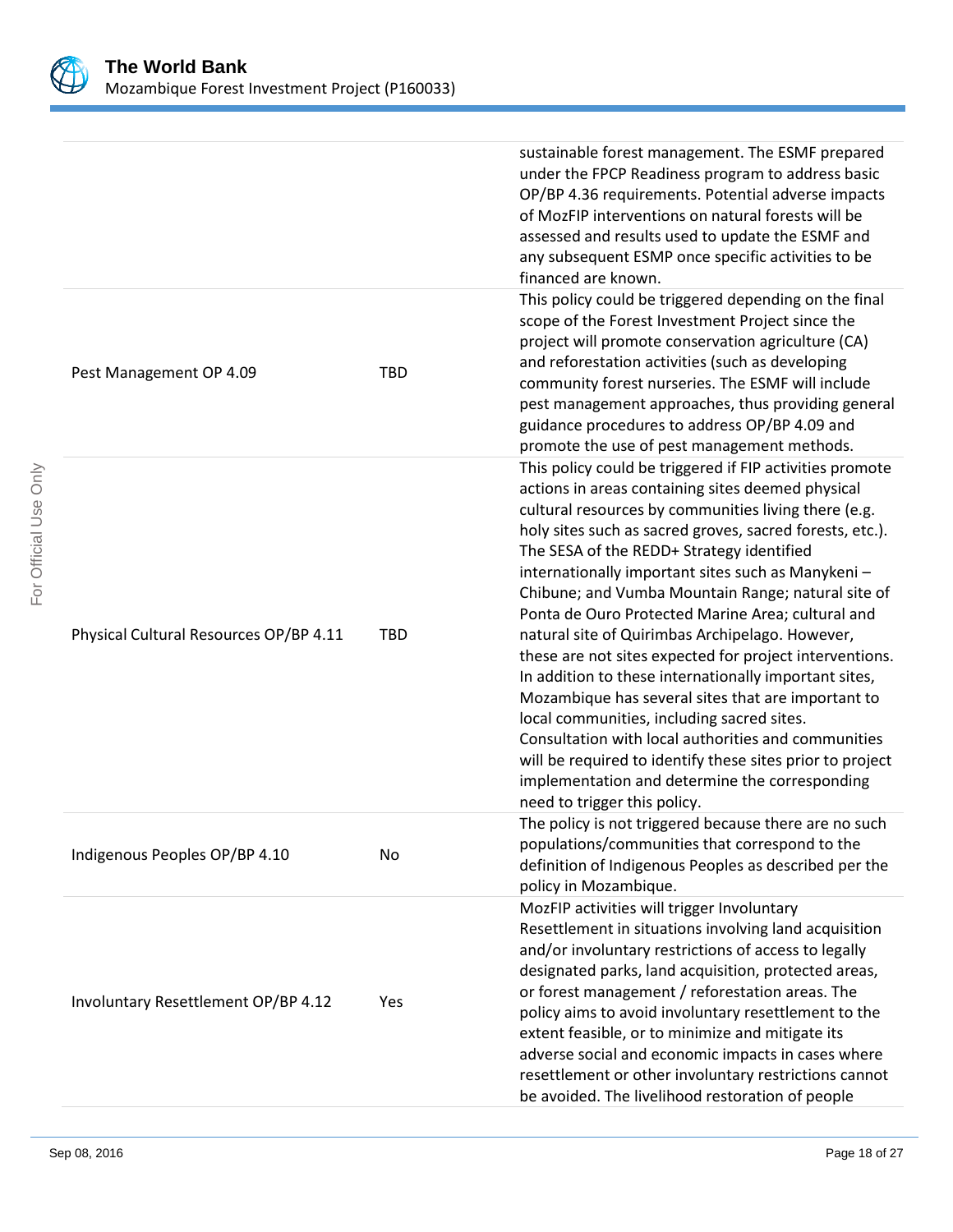

|                                                   |     | affected by the Project might have to be ensured at<br>equal or better level, taking into account land tenure,<br>community assets access and/or replacement. A<br>Resettlement Policy Framework and/or Process<br>Framework will be prepared. To help identify and<br>mitigate restriction of access to natural resources in<br>protected areas, a Process Framework will be<br>prepared.                                                                                                                                                                                                                                                                                                                                                                                                                                                                                                                                          |
|---------------------------------------------------|-----|-------------------------------------------------------------------------------------------------------------------------------------------------------------------------------------------------------------------------------------------------------------------------------------------------------------------------------------------------------------------------------------------------------------------------------------------------------------------------------------------------------------------------------------------------------------------------------------------------------------------------------------------------------------------------------------------------------------------------------------------------------------------------------------------------------------------------------------------------------------------------------------------------------------------------------------|
| Safety of Dams OP/BP 4.37                         | Yes | The project will support Smallholders to adopt<br>climate-smart agriculture techniques, particularly<br>conservation agriculture to increase their productivity<br>and income, reduce the need for clearing new land.<br>Related activities would include small dams and<br>irrigation infrastructures. Since detailed project<br>activities are unknown at this stage of project<br>preparation and also considering the fact that<br>agriculture to be promoted is summed up to<br>adoption of agriculture practices such as<br>agroforestry, inter-cropping, mulching, etc.<br>OP/BP4.37 is preemptively triggered to set forth<br>generic safety measures to be followed upon by<br>qualified engineers during the small dam design and<br>construction as to comply with basic Safety of Dams<br>policy requirements. Those measures will be included<br>in the ESMF/ESMP and will be bidding to the<br>contractors' contract. |
| Projects on International Waterways<br>OP/BP 7.50 | No  | Project proposed interventions are not expected to<br>involve large scale irrigation activities that would<br>adversely affect the quality or quantity of water flow<br>within shared waterways. The project will promote<br>conservation agriculture to address the main drivers<br>of deforestation and degradation which comes from<br>unsustainable agriculture. However, the location,<br>scale and complexity of agricultural intervention are<br>not well known at this stage of project preparation<br>phase. Further assessments needs to be conducted to<br>clarify the need to trigger the policy.                                                                                                                                                                                                                                                                                                                       |
| Projects in Disputed Areas OP/BP 7.60             | No  | This policy is not triggered. The area in which the<br>Forest Investment Project will be implemented is not<br>known to include any disputed areas.                                                                                                                                                                                                                                                                                                                                                                                                                                                                                                                                                                                                                                                                                                                                                                                 |

# **E. Safeguard Preparation Plan**

Tentative target date for preparing the Appraisal Stage PID/ISDS

### Sep 30, 2016

For Official Use Only

For Official Use Only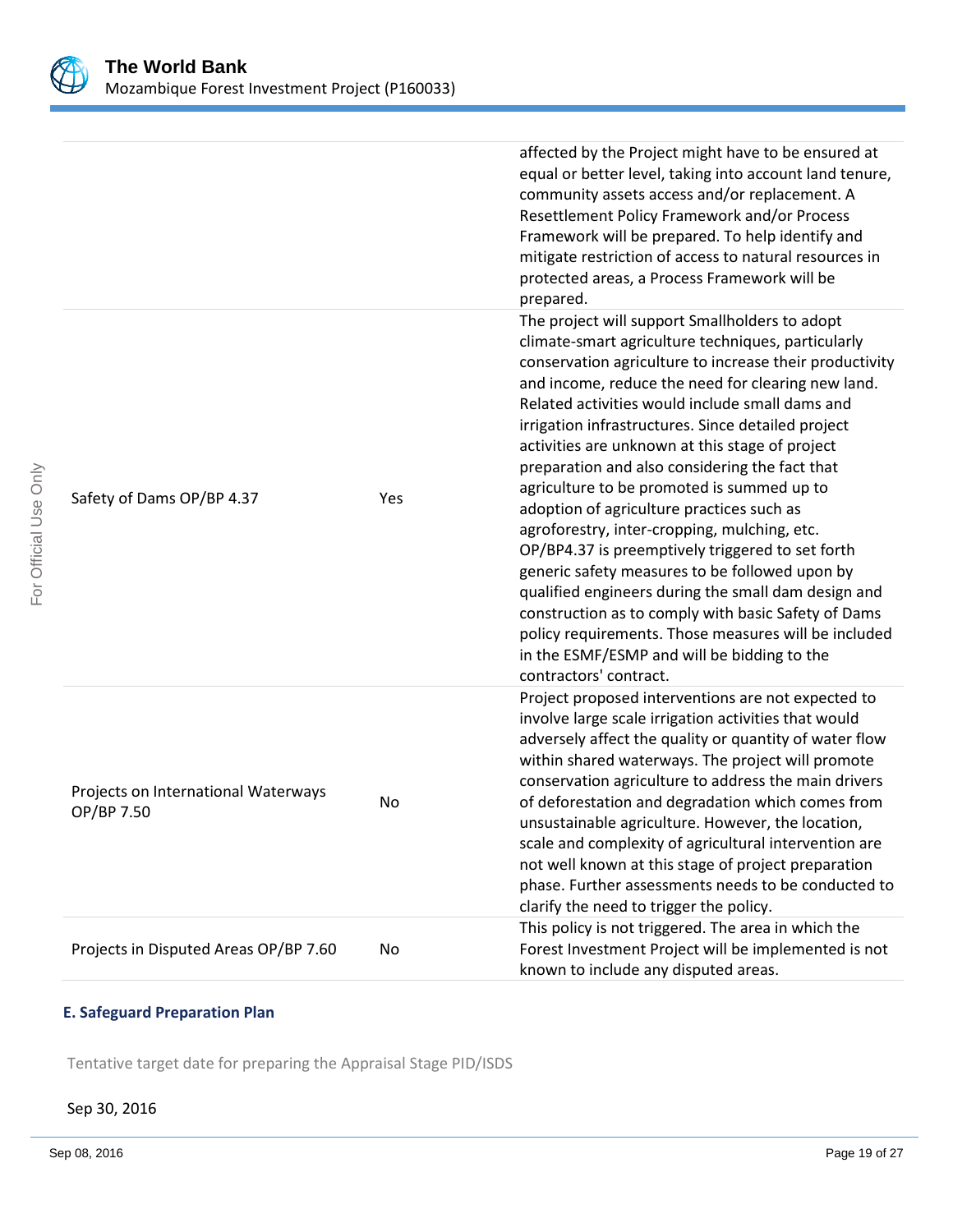

Time frame for launching and completing the safeguard-related studies that may be needed. The specific studies and their timing should be specified in the Appraisal Stage PID/ISDS

The ESMF and RPF are expected to be prepared by May 2016, then reviewed by the Bank and disclosed both incountry and at the InfoShop prior to appraisal.

#### **CONTACT POINT**

#### **World Bank**

Andre Rodrigues de Aquino, Werner L. Kornexl Sr Natural Resources Mgmt. Spec.

#### **Borrower/Client/Recipient**

Ministry of Economy and Finance

**Implementing Agencies**

Ministry of Land, Environment and Rural Development Momade Nemane FIP Focal Point momadenemane@gmail.com

#### **FOR MORE INFORMATION CONTACT**

The InfoShop The World Bank 1818 H Street, NW Washington, D.C. 20433 Telephone: (202) 458-4500 Fax: (202) 522-1500 Web[: http://www.worldbank.org/infoshop](http://www.worldbank.org/infoshop)

#### **APPROVAL**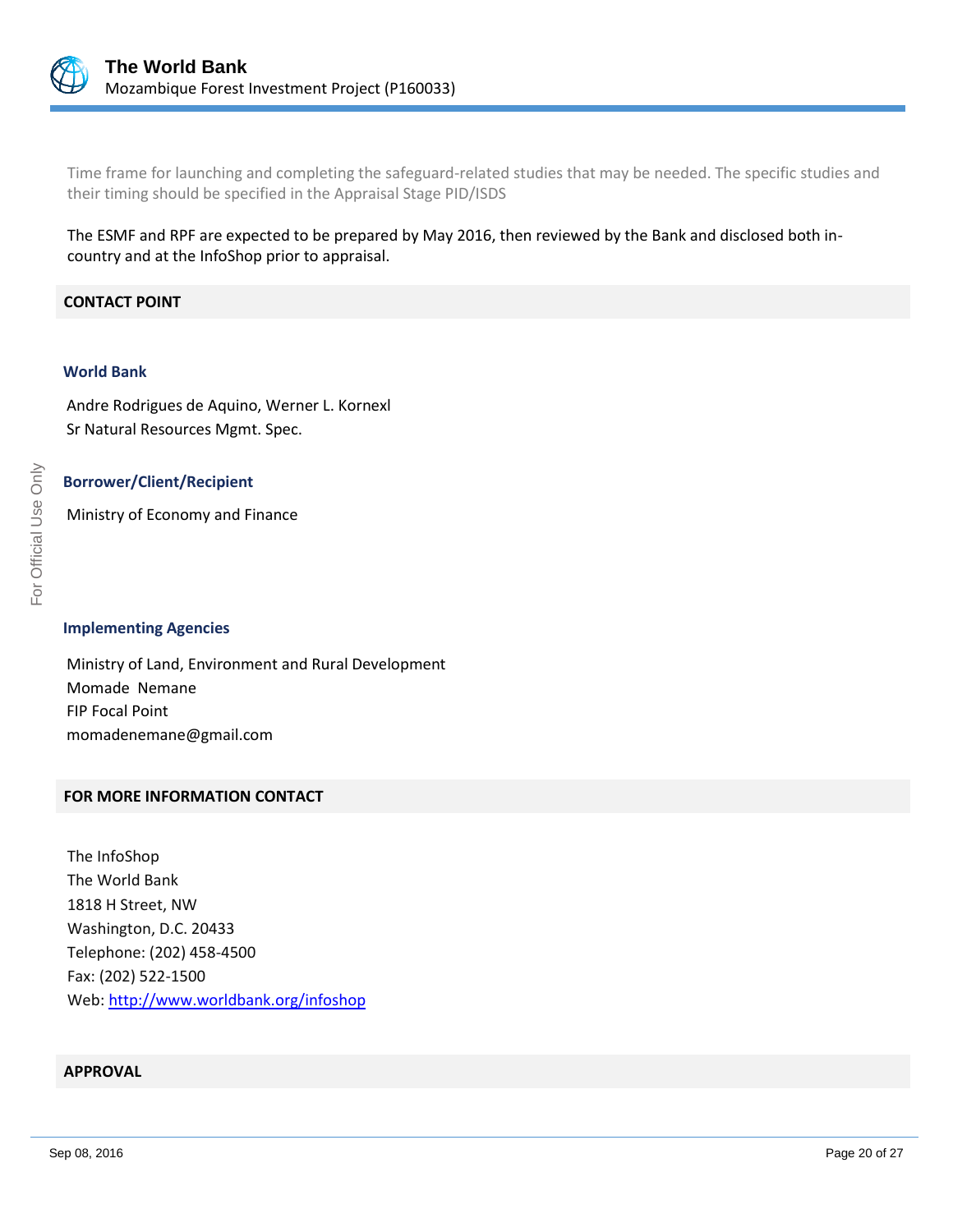

| Task Team Leader(s): | Andre Rodrigues de Aquino, Werner L. Kornexl |
|----------------------|----------------------------------------------|

# **Approved By**

| Safeguards Advisor:       | Johanna van Tilburg | 04-May-2016 |
|---------------------------|---------------------|-------------|
| Practice Manager/Manager: | Sanjay Srivastava   | 27-May-2016 |
| <b>Country Director:</b>  | Mark R. Lundell     | 08-Sep-2016 |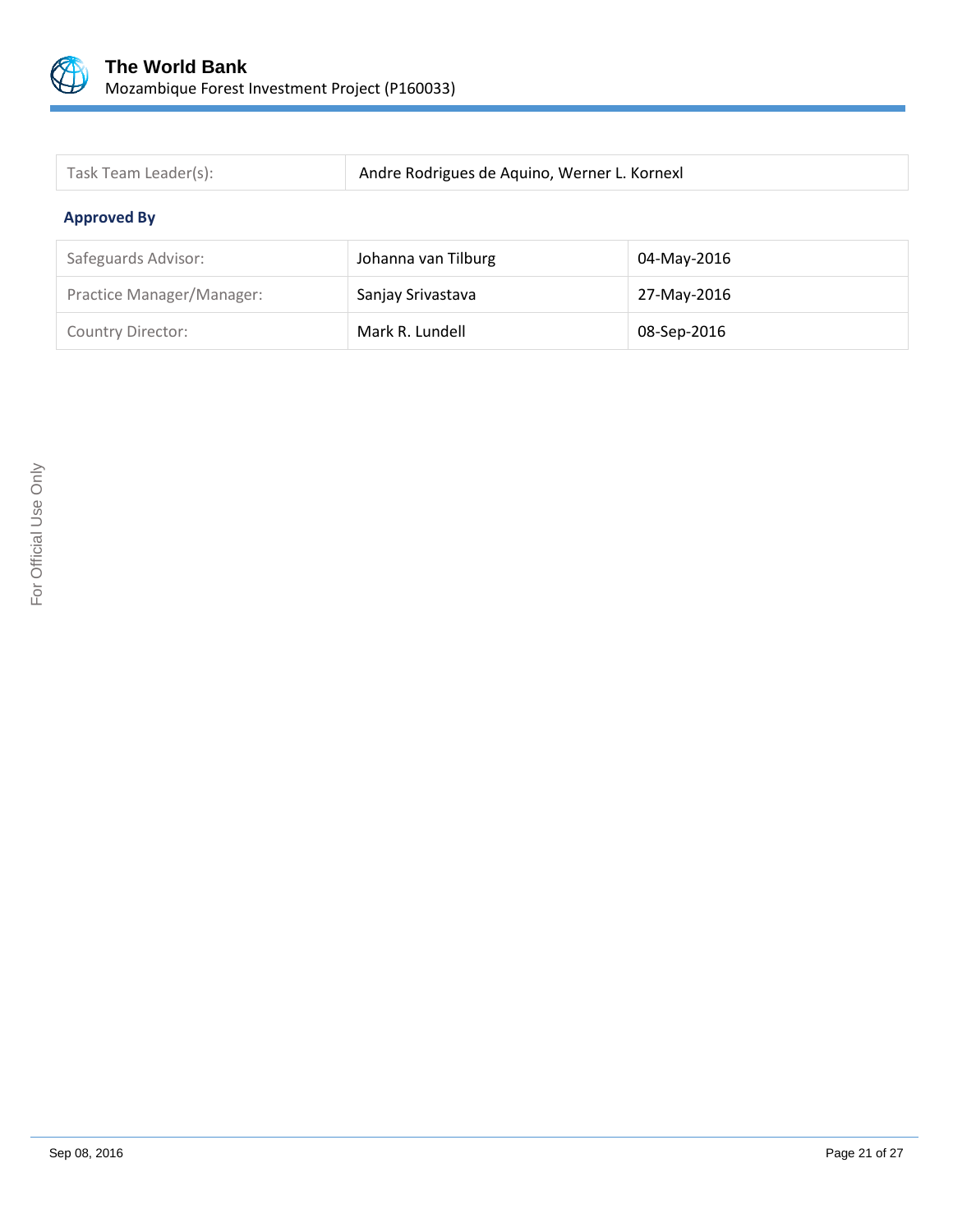

# **Annex 1. Mozambique's FIP Framework and Investment Plan**

- 1. Mozambique's Forest Investment Plan, recognizing the long term nature of sustainable forest management and emission reduction efforts, has been designed as a large-scale, modular framework for investment that goes beyond the initial allocation available from the FIP (demonstrated in Figure 2 below). The initial modules are comprised of the FIP projects managed by the World Bank and IFC, using currently available FIP resources, co-financing from the Multi-Donor Trust Fund and GoM financing for policy reform and to implement activities in the landscapes. Future modules, with potential additional financing sources, will build on positive policy reform and successes in on-the-ground interventions to disseminate and replicate efforts to new landscapes, or to deepen and sustain existing landscape activities in Zambezia and Cabo Delgado. While significant resources have already been dedicated to the Investment Plan, to implement it fully across the entire country would require additional resources of well over 500 million USD. The GoM therefore seeks to identify additional sources of financing moving forward, using the Investment Plan as a guide to attract future funding. Initial discussions with other partners have already determined interest.
- 1. The FIP Investment Plan in Mozambique represents the country's level of need and the GoM's level of ambition to implement the national REDD+ strategy across the country, including ambitious reforms in the forest sector. It will prioritize investment needs, which could be provided by potential development partners and other sources of climate finance, including the Green Climate Fund and bilateral donors. In line with this approach, the Investment Plan acknowledges existing partner-financed efforts and identifies opportunities for collaboration and synergies during implementation.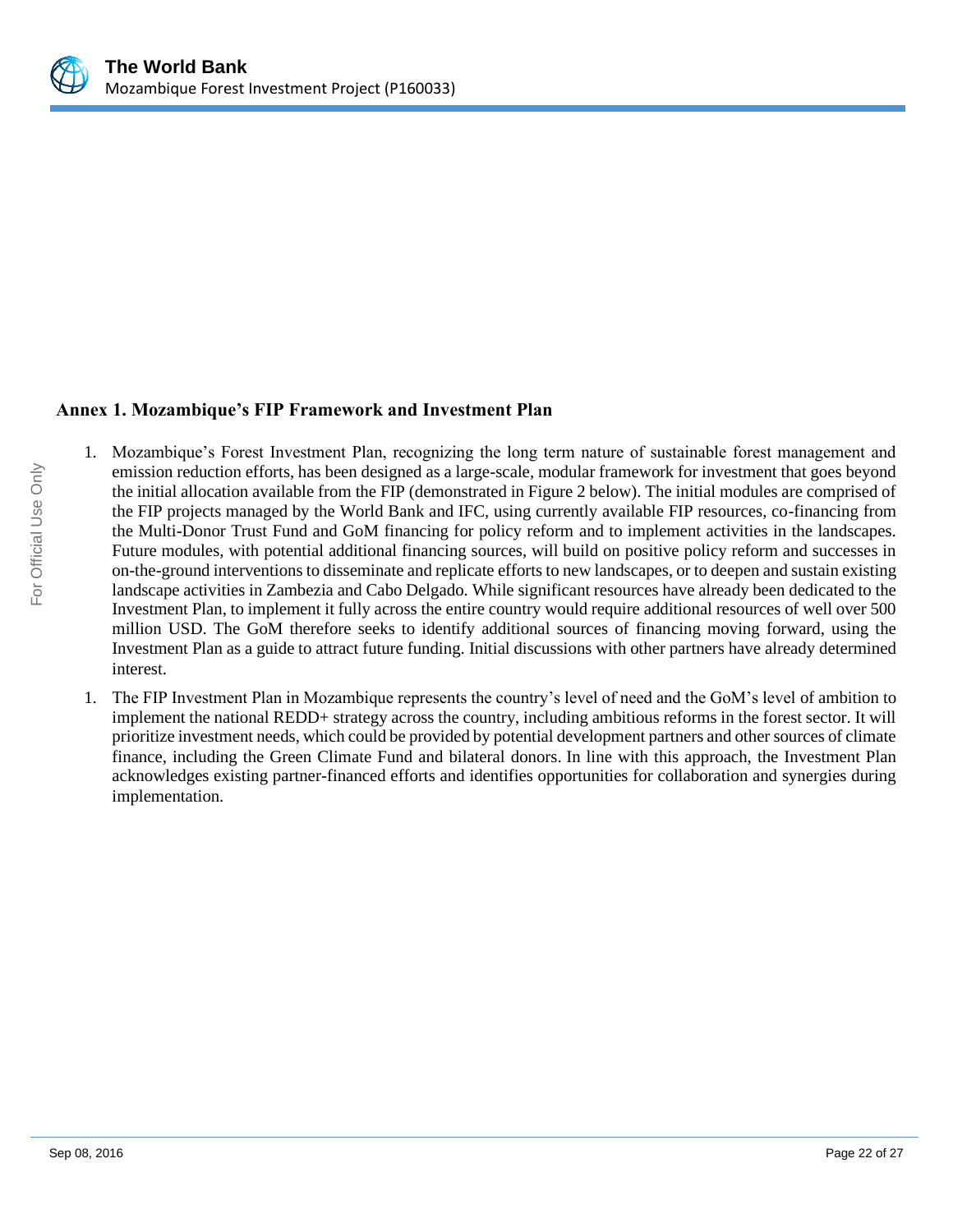

#### **Expansion Potential - Modules**



*Figure 3 –Modular framework of the Investment Plan.Source: Mozambique FIP Investment Plan*

1. The first project of the FIP IP is *Mozambique Forest Investment Project*, managed by the World Bank. The second project, *Emissions Reductions in the Forest Sector through Planted Forests with Major Investors*, will be managed by the IFC. The IFC project is focused on leveraging the private sector to support community forest management around planted forests, and will be implemented by the IFC in coordination with the private sector. The project will support forestry companies, SMEs and smallholder farmers to transform degraded landscapes into highly productive mosaics of forestry blocks, out-grower tree production, houses, agricultural fields and well managed natural forests. The expected benefits are improved food security, increased agricultural income and the creation of employment for communities living within the landscape, thereby enabling the sequestration of carbon across the landscape.

# **Forest Investment Plan**

- 1. Mozambique's Forest Investment Plan preparation is well advanced and designed to address deforestation drivers and achieving livelihoods and biodiversity benefits. The process for the preparation of Mozambique's FIP IP began in July 2015 and is underway by the GoM. The IP will be submitted to the FIP Sub-Committee in July 2016.
- 1. The design of the plan has been guided primarily by the National REDD+ Strategy, and other national strategies on integrated sustainable rural development, agriculture, forests and biomass energy. The IP is also informed by a series of analytical work conducted by international and national institutions, including those produced as part of the REDD+ Readiness process. These studies include but are not limited to: deforestation drivers; institutional arrangements; safeguards; forest and land information systems; sustainable forest product value chains; forest sector law enforcement; and the business climate for planted forests in Mozambique. Preparation of the Investment Plan has been a multi-stakeholder and participatory process, involving a variety of stakeholders in Mozambique, including governments, civil society, the private sector and development partners from the national to the community level. A series of public consultations for the FIP have been conducted in conjunction with those for the National REDD+ Strategy throughout the preparation process.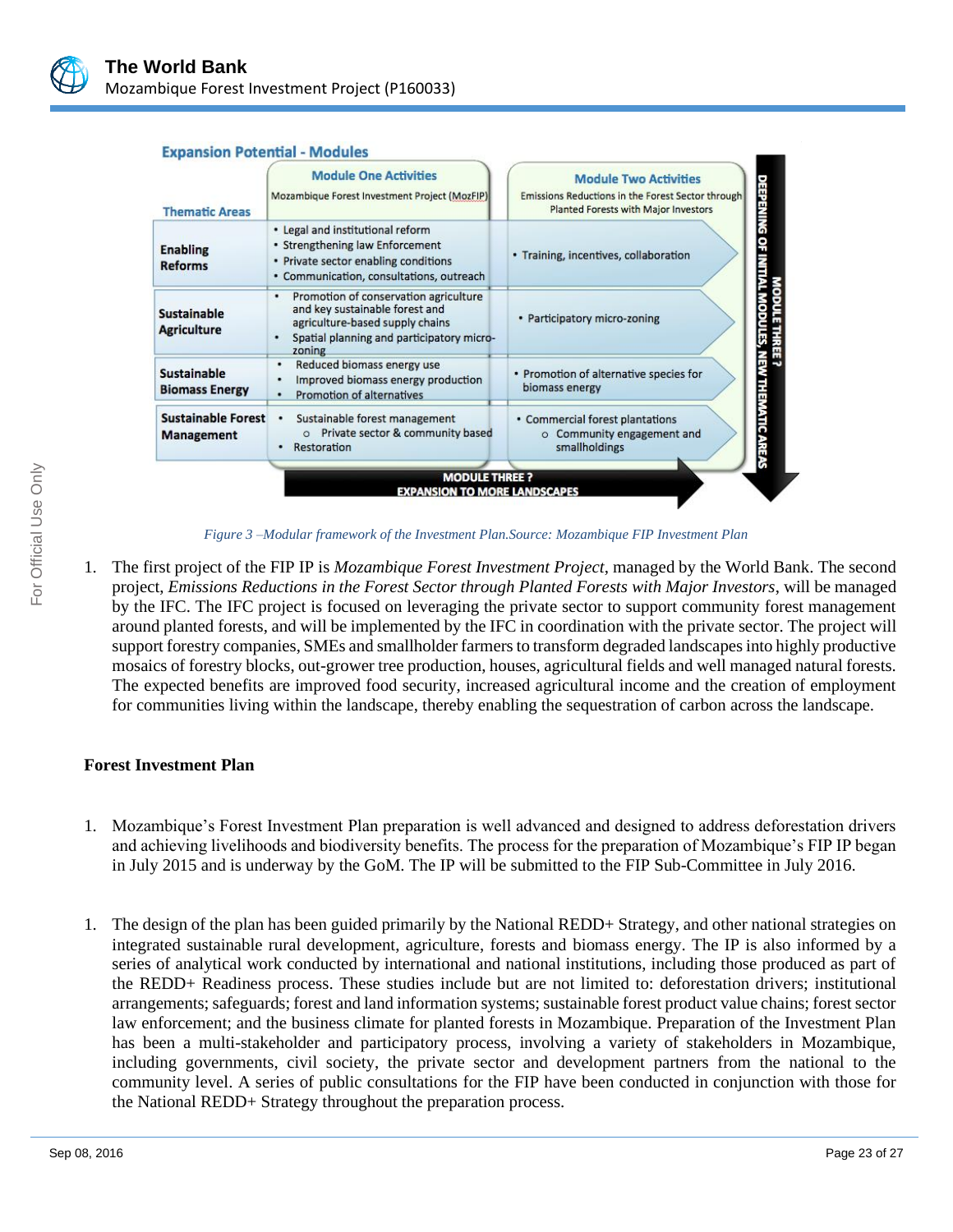

**Annex 2: Maps of the FIP Target Areas**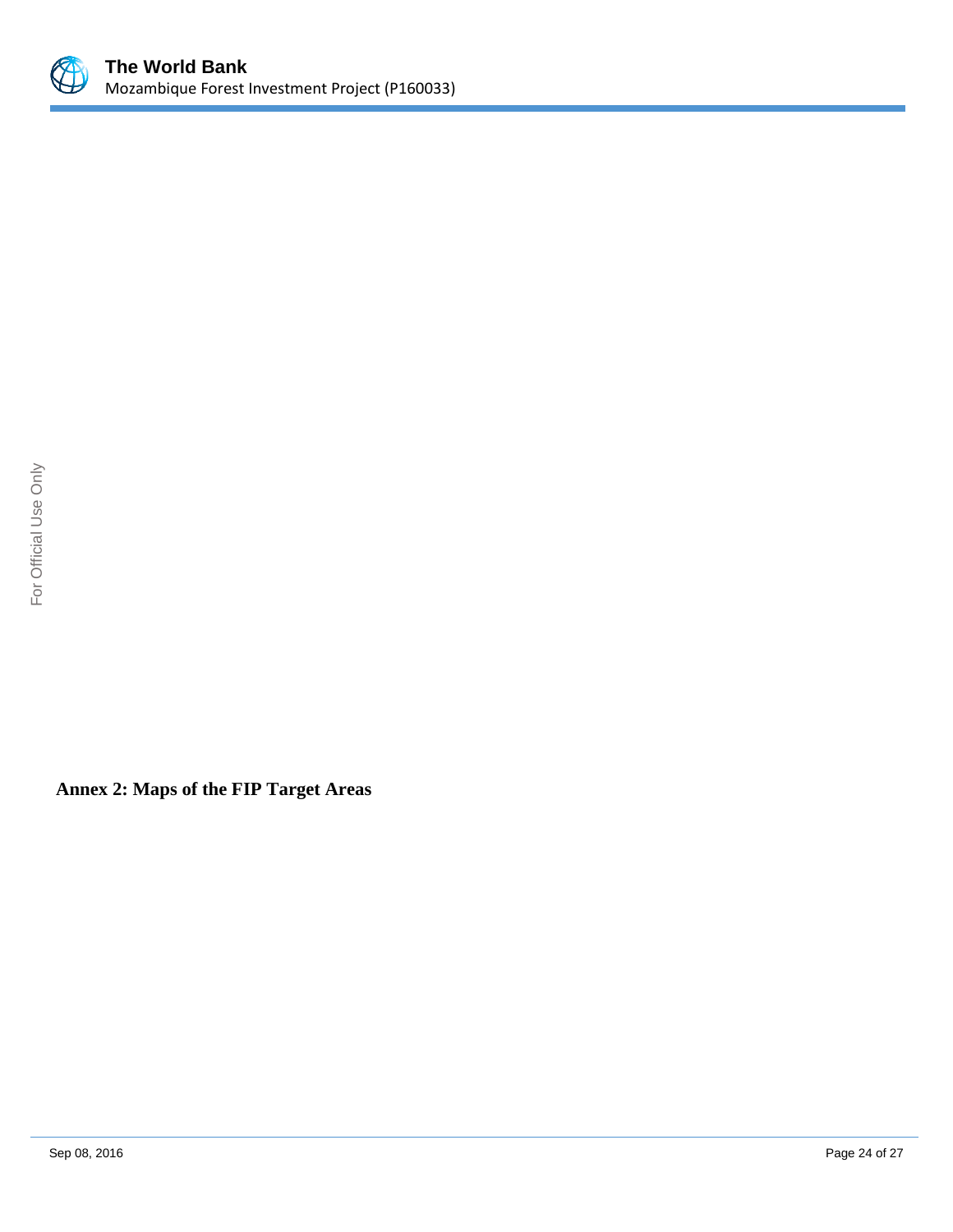



*Map 1. The landscapes in Zambezia and Cabo Delgado provinces.*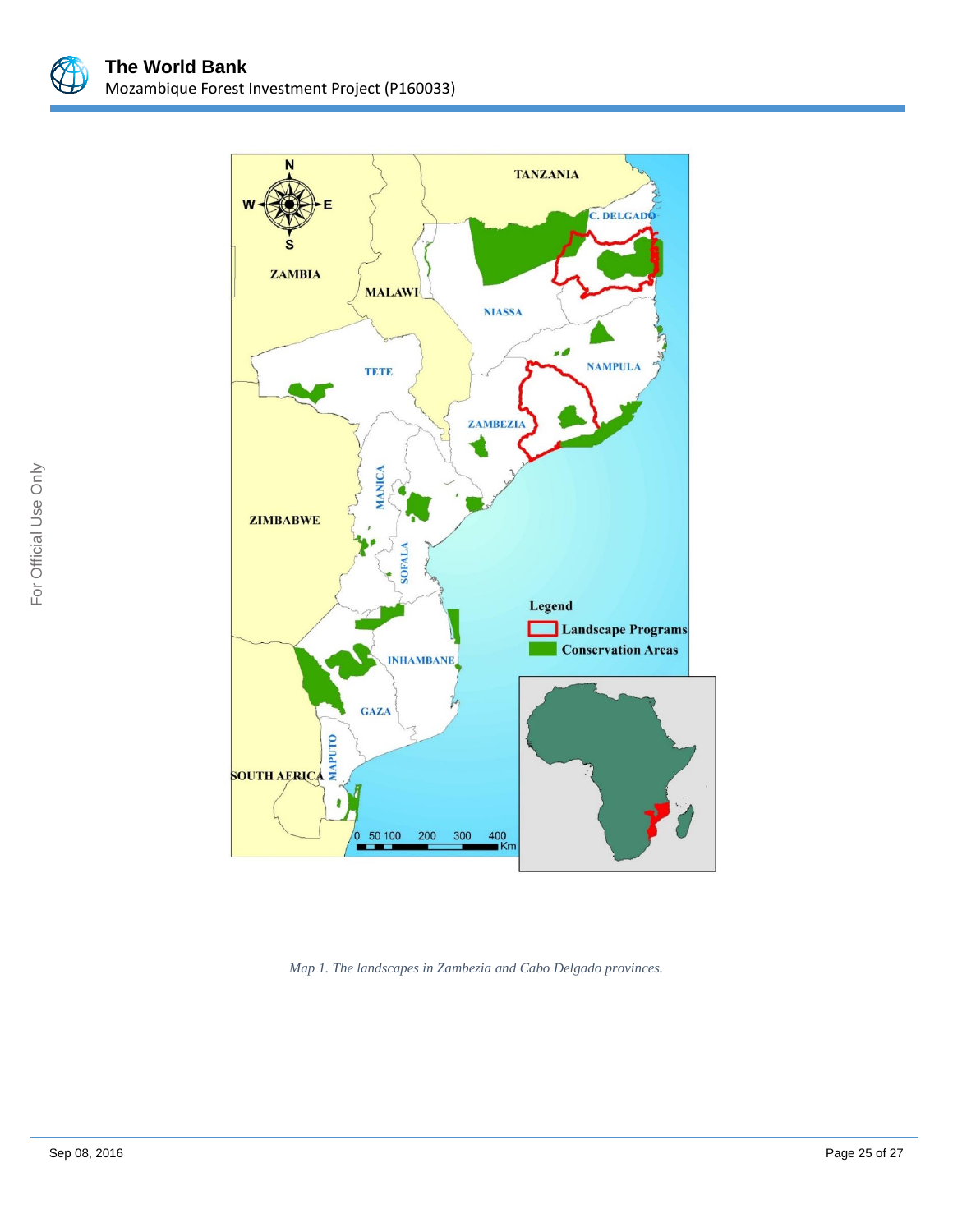

*Map 2. 7 districts in the Zambezia Landscape*



*Map 3. 7 districts in the Cabo Delgado Landscape*